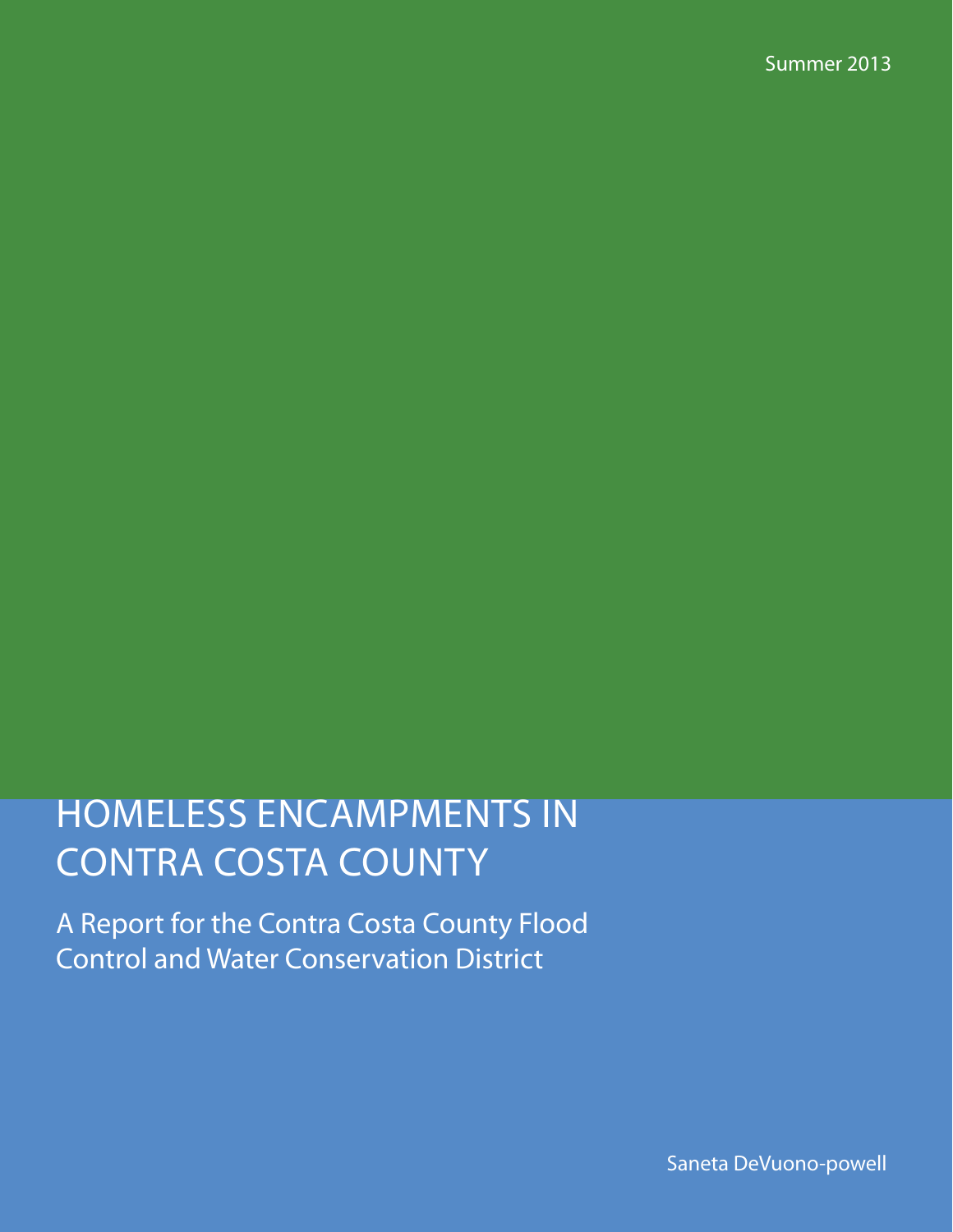# TABLE OF CONTENTS

| <b>SUMMARY</b>                                    | 3  |
|---------------------------------------------------|----|
| <b>BACKGROUND</b>                                 | 4  |
| <b>HISTORY</b>                                    | 4  |
| <b>DEMOGRAPHICS</b>                               | 5  |
| <b>ENCAMPMENTS</b>                                | 5  |
| <b>CONTRA COSTA</b>                               | 6  |
| <b>RESEARCH METHODS</b>                           | 8  |
| <b>FINDINGS</b>                                   | 9  |
| <b>IMPEDIMENTS TO HOUSING</b>                     | 9  |
| <b>TYPOLOGIES</b>                                 | 11 |
| <b>OLD-TIMERS</b>                                 | 11 |
| <b>NEWCOMERS</b>                                  | 12 |
| <b>VETERANS</b>                                   | 12 |
| <b>GARBAGE AND TYPOLOGIES</b>                     | 13 |
| <b>LANDSCAPE OF ENCAMPMENTS</b>                   | 14 |
| <b>RECOMMENDATIONS</b>                            | 17 |
| <b>COLLABORATION</b>                              | 17 |
| <b>DATA COLLECTION</b>                            | 20 |
| <b>TACTICS</b>                                    | 21 |
| <b>ABATEMENTS</b>                                 | 21 |
| <b>PLANTING AND WEED CONTROL</b>                  | 23 |
| <b>GARBAGE COLLECTION</b>                         | 22 |
| <b>SHELTER REFORMS</b>                            | 23 |
| <b>SANCTIONED CAMPS AND HOUSING</b>               | 24 |
| <b>CONCLUSION</b>                                 | 25 |
| <b>ENDNOTES</b>                                   | 26 |
| <b>APPENDIX A: POLICY RECOMMENDATION ANALYSIS</b> | 28 |
| <b>APPENDIX B: MAPS OF CAMPS AND SERVICES</b>     | 30 |
| <b>APPENDIX C: SURVEY</b>                         | 31 |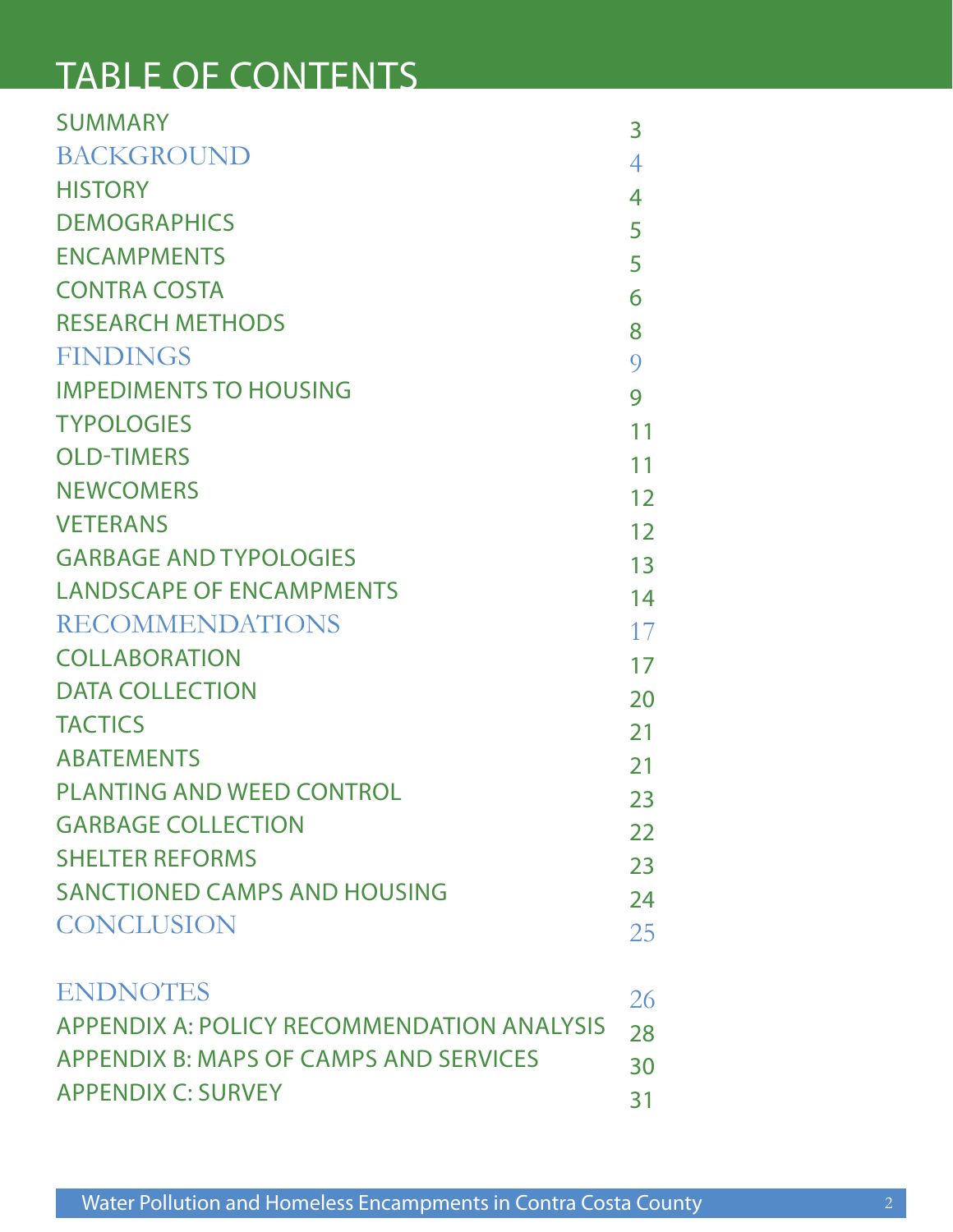## SUMMARY

## Recent concern about the quality of rivers and creeks has fueled an increased interest in preserving water quality.

At the same time, rising housing costs, decreased funding for social services and the economic recession have led to a growing number of homeless. Many of the homeless in rural suburban and peri-urban areas end up living by creeks and rivers and contributing to water pollution.

Like many counties in the Bay Area and throughout the nation, Contra Costa County is grappling with how to deal with these homeless encampments. These encampments are often in areas that are obscured from public view, at the periphery of cities and towns, and near waterways. These camps are increasingly drawing flood control districts into the social services realm as they contend with water pollution caused by these camps.

Under the National Pollutant Discharge Elimination System (NP-DES), Contra Costa County Flood Control and Water Conservation District (CCCFCD) is compelled to reduce water pollution in its creeks. New requirements for NPDES permits set higher water quality standards at the same time that the incidence of homelessness encampments has increased, along with the concomitant pollution caused by these encampments. CCCFCD sees the existence of homeless encampments as both the source of trash and pollutants in county waterways and an impediment to reaching its goals of reducing pollution.

The research that this report is based on focuses on the populations living in the camps becuase addressing the polluction caused by homeless encampments requires understanding how and why an increasing number of people are living informal shelters or homelesss encampments. This report summarizes findings based on ten months of research into the camps and their residents and offers recommendations that can be adopted by the Contra Costa County Flood Control District to reduce pollution caused by encampments in and near creeks that are simultaneously humane, effective and practical in the long term.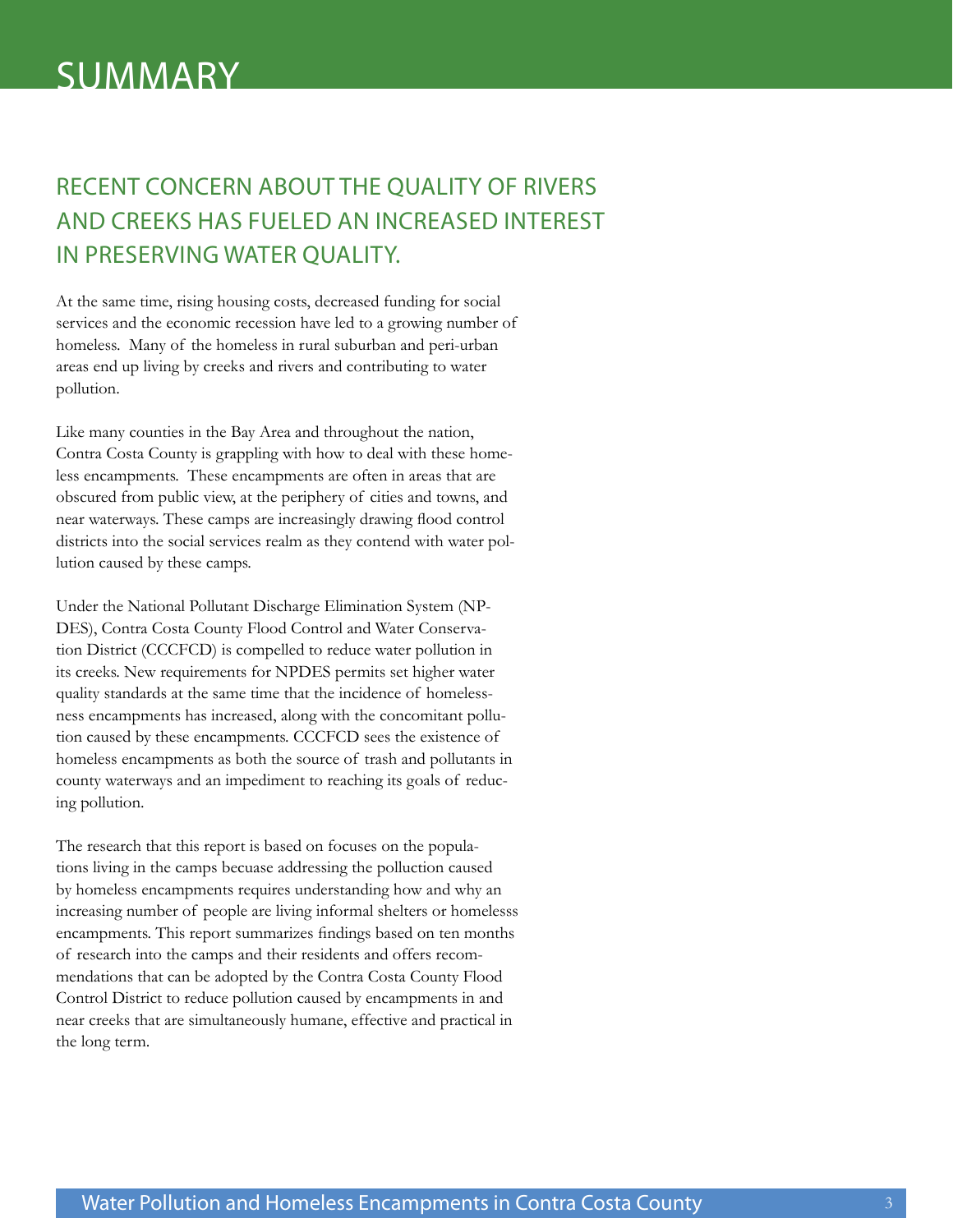# BACKGROUND

#### **HISTORY**

Reduced to its essentials, homelessness is an expression and extension of poverty in the United States

—Wolch, Dear 1993.

Homelessness has existed in a variety of landscapes throughout the history of the United States.

Prior to the recent rise in homeless populations living in camps, there were two periods in the past century where the numbers of homeless grew large enough to elicit national concern. The first period, which included the Great Depression, was in the early part of the twentieth century where many of the homeless lived outdoors, often on the outskirts of major cities. The second period began in the 1970s and was largely characterized as an urban, inner city phenomenon that coincided with a rise in urban poverty concentration. This second period has been linked to federal failures to address poverty and the inability or incapacity of state and city governments to supply affordable housing or address increased costs of living. Although the literature on homelessness in this period may emphasize different causes, the primary policies attributed to the rise in homelessness are: reduced federal anti-poverty programs, destruction of low-income housing and SROs (single residency occupancy hotels), deinstitutionalization of the mentally ill, and a decline in the provision of low-income housing. During the 1970s and 1980s for "every three units lost through demolition, conversion or rental increases" only one affordable housing unit was produced.**1**The national loss of affordable housing coincided with changing demographics and policies aimed at redeveloping urban centers, all of which led to increased housing costs for a population increasingly less capable of paying these costs. The federal disinvestment in affordable housing, mental health services, social welfare or poverty alleviation programs has, for the most part, continued to this day.**2**

These historical events converged to develop a wholly new social structure for dealing with

the impoverished and mentally ill. By the end of the twentieth century, responsibility for dealing with the homeless was largely in the hands of local government and private or charitable organizations that expanded their role in the provision of homeless shelters and services in the wake of federal cutbacks. Despite the recent move toward 'continuum of care' programs, (which focus on service provisions) the issue of longterm affordable housing was ignored. Today, short-term shelter provision, which had initially been advocated as one element of a three-part strategy for reducing homelessness, remains the primary policy of local government and non-profits. **3** The federal retreat from social investments has led to the proliferation of "private, quasi-public voluntary and commercial agencies providing services hitherto supplied by government." **4** This trend is not unique to the provision of homeless services, as many social services from education, health and food supply have moved in this direction. The current homeless crisis can therefore be understood through an analysis of federal poverty programs where "small scale interventions are intended to revive depressed communities while large scale public policies undermine their very ability to survive." **5** The result is a complicated and "uncoordinated system of public, private, local, state and federal funding arrangements for communities in need." **6**

The most recent period of an increase in homeless populations began in the early part of this century and was notable for including large numbers of families with children as well as veterans. The growth in the homeless population has been exacerbated by the housing crisis and economic downturn and has been accompanied by a national proliferation of laws and regulations that make homelessness a de facto status offence, through criminalization of the necessary acts associated with living in public.**7** In part because of these new laws and the concurrent 'urban renewal' in major city centers, today's homeless are less visible in both the urban landscape and the national imagination than they were 30 years ago, even though, in absolute terms, the number of homeless today is greater than the 1980s.

*By the end of the twentieth century, responsibility for dealing with the homeless was largely in the hands of lo- cal government and private or charitable organizations*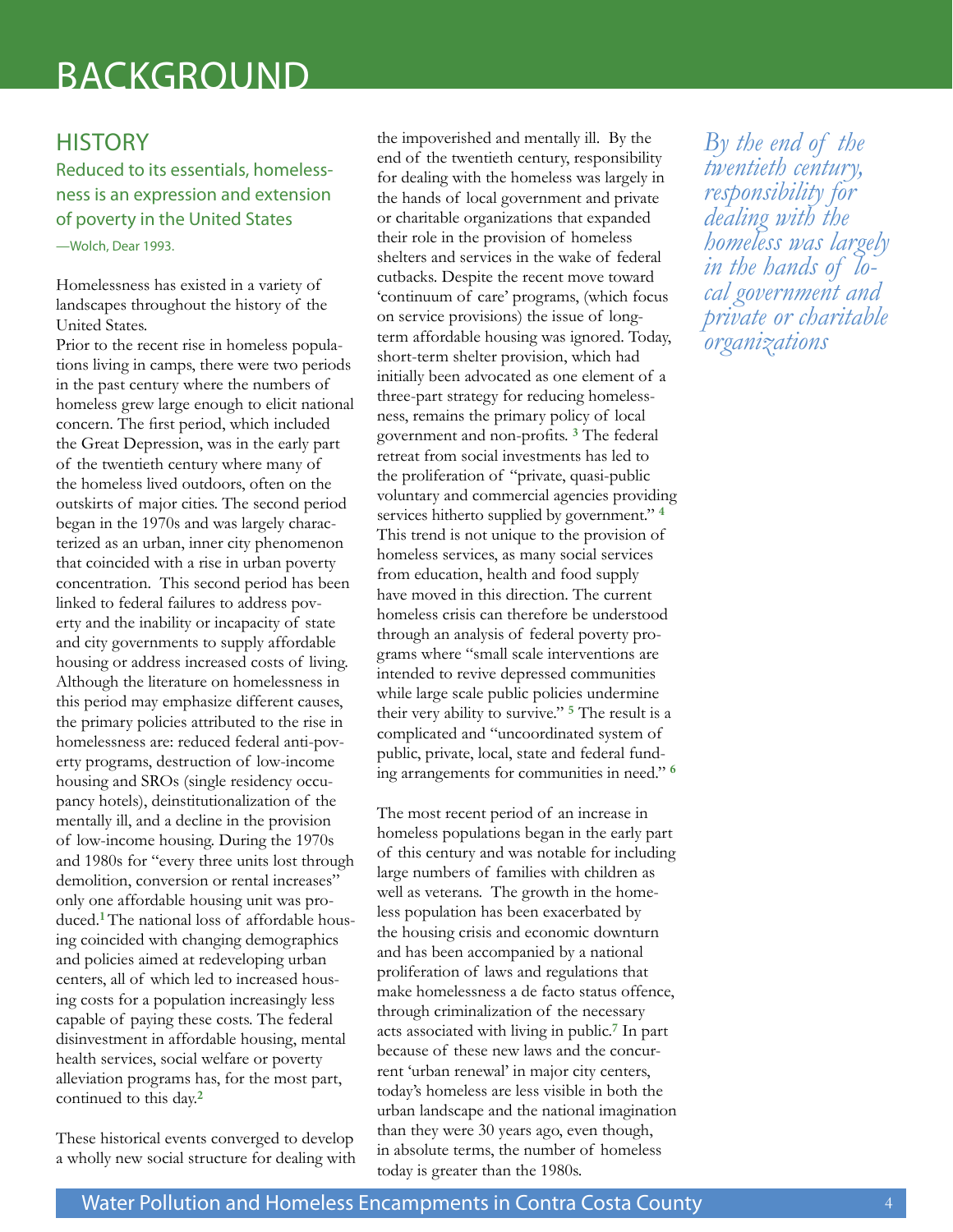#### **DEMOGRAPHICS**

According to estimates from the U. S. Department of Housing and Urban D e velopment (HUD), in the 1980s there were 200,000 to 500,000 homeless individuals (although this obviously broad range was, and continues to be, contested as an under count). In 2012 the national estimate provid ed by HUD was 633,782. **8** Almost 20% of homeless adults are veterans. **9** It is important to note that although federal and state poli cies and the economy itself may have made housing more difficult to sustain for many segments of the population, not all of those who cannot afford housing end up on the streets. Among the homeless today, there are a disproportionate number of people with a history of mental illness as well as histories of institutionalization in some capacity, be it foster care, group homes, or incarceration.**<sup>10</sup>** About one-third of homeless single adults are suffering from severe mental illnesses such as schizophrenia or manic-depressive disorder.**11**

#### **ENCAMPMENTS**

Populations living in encampments are not a recent phenomenon in the United States and were well documented during the Great Depression. However, until recently, they were not seen as a significant part of the modern homeless problem. Part of this is the result of laws, ordinances and public attention dis placing homeless people from urban centers to the periphery. At the same time increased concern about the environmental condi tions of urban and peri-urban waterways and greenbelts have made landscapes that were previously ignored or overlooked more visible.**12** To date, the academic literature on encampments is slim, but there are mass media reports on encampments, many of which focus on camps located on waterways. A 2009 *New York Times* article noted that although encampments have long existed in big cities, new tent cities or "modern day Hoovervilles" are springing up in smaller cities and towns throughout the US . **13** An article in *The Nation* the same year states that tent cities are becoming an increasing part of American urban life, noting that while Seattle's first tent city sprang up in 1990, it

now hosts three. The author writes that these "reborn Hooverviles …are what connects us to São Paulo, Lagos and Mumbai, physi cal manifestations of our growing inequality and societal neglect." **14** In 2012 the Oprah Winfrey Network premiered a documentary entitled *Tent City, USA* that followed the lives of homeless residents in Nashville, Tennes see whose encampment was destroyed by a flood. In 2010 the Department of Justice published a report on homeless encamp ments, noting that approximately 44% of the homeless are unsheltered and that 12% are unsheltered and chronically homeless. The report does not offer any estimates of the encampment population except to say that some of the chronically homeless live in encampments.**15**

California is at the forefront of the recent encampment development, with encamp ments in Fresno, Sacramento and San Jose garnering a lot of media and legal atten tion.**16** Much of what has been written about encampments focuses on "tent cities." Although tent cities tend to be larger in scale and more entrenched than many of the en campments in Contra Costa, many of these tent cities started as encampments. Tent cities have gained national attention because they are large enough to be noticeable to the public. A 2010 report from the National Coalition for the Homeless (NCH) defines a tent city as a "variety of temporary hous ing facilities that often use tents" noting that "authorized and unauthorized tent cities, created by and for homeless individuals and families, are now found across the country."**17** Of the nine sites they survey, five are in California (camps include two sites in Fresno and others in Ventura, Sacramento and Ontario). Five of the six non-mobile sites are on public lands and two are along the water.**18**

Nationally, the most pressing environmental issues associated with these modern Hoover villes are inadequate waste disposal in waterways and outbreaks of fires. For juris dictions in the Western United States, wa terway pollution has become the most cited problem associated with encampments.**19** According to the 2012 NCH and the Department of Justice reports, the residents of tent cities tend to be older and whiter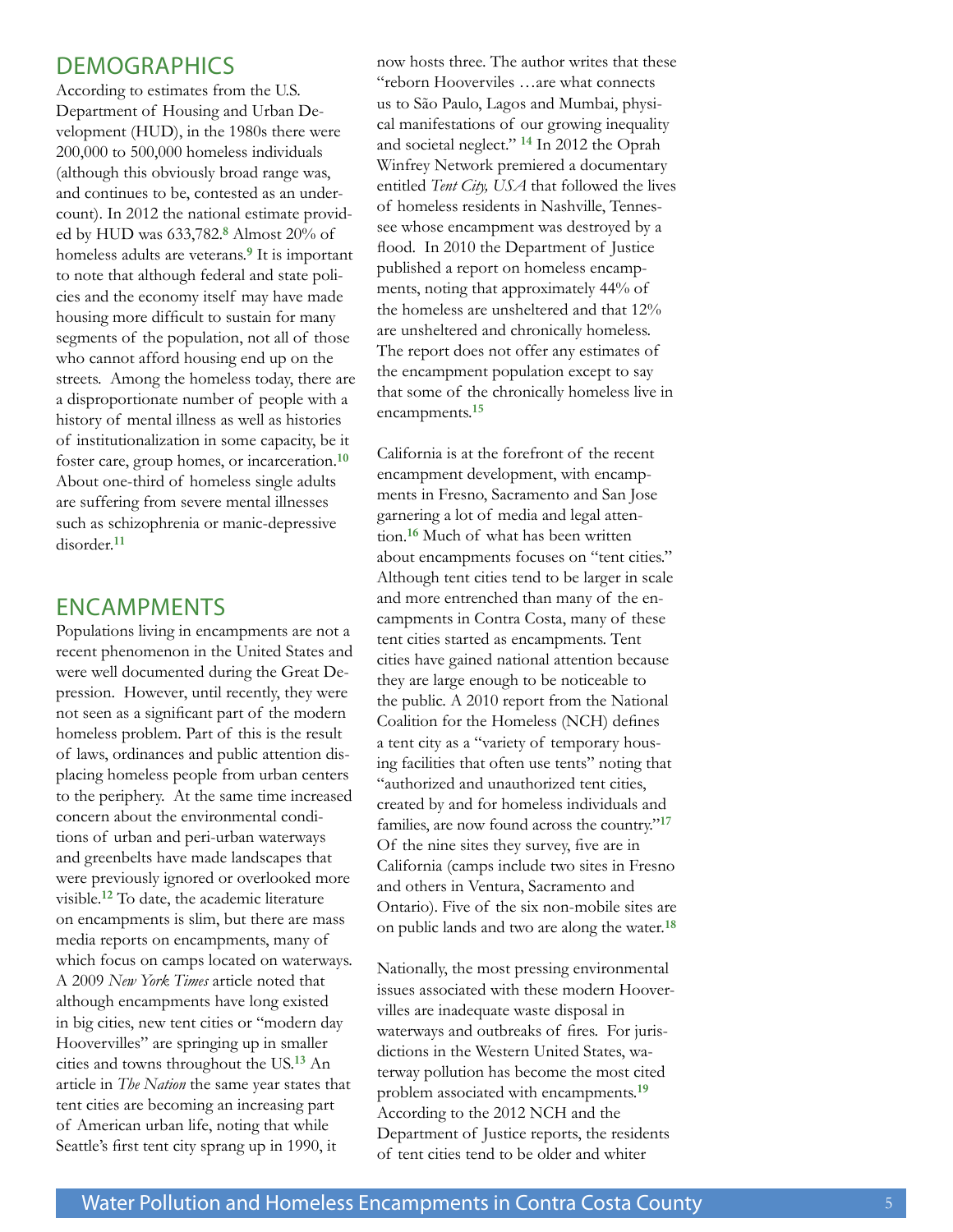*Given recent economic trends and the shrinking role of federal government it is likely that the need for local agencies to address complex issues that involve working with landscapes and populations who reside within and outside of local political jurisdictions with severe financial constraints will continue to grow.* 

than the general homeless population, with a higher number of veterans. The NCH report includes a survey of 97 residents and found that 75% of residents were male, 19% were veterans, 46% were 45 or older and 65% had been homeless for more than a year. Although the tent cities described in the media and reports are generally larger in scale than the encampments encountered in Contra Costa, the demographics found in Contra Costa are very similar.

#### Contra Costa

As with most of the Bay Area, there is a serious deficiency in affordable housing in Contra Costa County, where more than 7% of the population lives below the poverty line and the income needed to afford a two bedroom unit is \$27.31 an hour (\$54,000/ year), more than 4 times the minimum wage and almost \$20,000 higher than the per capita income.**20** Although counting the homeless is notoriously difficult, there are some figures available that, while obtained through various methods, nevertheless offer a general picture of the landscape in Contra Costa County. According to the "2004 Plan to End Homelessness in Ten Years", Contra Costa County had an estimated homeless population of 15,000, 4,800 of whom were estimated to be on the street on any given night and 2,000 of whom were identified as chronically homeless. Three years later, the 2007 County homeless count identified 2,408 homeless people in shelters and 1,749 unsheltered for a total of 4,155. According to a 2012 Grand Jury Report, there were 4,274 homeless on any given night, 1,490 of which were unsheltered, and over 1,000 who lived in encampments. These numbers are likely to be underestimates given that Project HOPE made contact with 1,175 individual residents of encampments alone in the same year (796 men and 379 women).**<sup>21</sup>**

Given recent economic trends and the shrinking role of the Federal government, it is likely that the need for local agencies to address complex issues that involve working with landscapes and populations who reside within and outside of local political jurisdictions with severe financial constraints will continue to grow. Unfortunately there

is resistance to recognizing that existence of homelessness may be part of the landscape of American cities and suburbs, leading many municipalities and cities to implement short term interventions that are more costly and ineffective in the long term. Addressing both social and environmental goals associated with homeless encampments effectively requires thinking creatively about policies and interventions that can have long-term impacts.

The CCCFCD is the agency tasked with providing flood control protection throughout the county. As part of their work, CCCFCD owns land and easements on waterways throughout the county and is responsible for maintaining the drainage facilities and complying with NPDES requirements set by the San Francisco Bay and Central Valley Regional Water Quality Control Boards. The NPDES program is a federal permit program that establishes standards for discharge into waters, including storm drain systems. Because Contra Costa's waters drain into both the Delta and the San Francisco Bay, they have permits for both regions. One of the new requirements for the East County permit is that CCCFCD focus on trash reduction, setting goals of reducing trash in County creeks to 40% by 2014, 70% by 2017 and 100% by 2022. In conjunction with Federal policies aimed at improving water quality and protecting water habitat, increased interest in urban waterways and green spaces have made water landscapes that had long been ignored a site of social concern and ecological interventions.**<sup>22</sup>**

The most visible sources of trash in county creeks stem from illegal dumping and from daily activities of homeless encampments. Because the CCCFCD has seen an increase in the frequency, size and intractability of encampments on property for which it is responsible, it has to grapple with how to deal with this situation. In an attempt to reduce the problem of water pollution, CCCFCD, in conjunction with other agencies, developed a protocol (updated in 2012) for dealing with homeless encampments in unincorporated areas and right of ways within incorporated jurisdictions throughout the county. This protocol requires notifying the County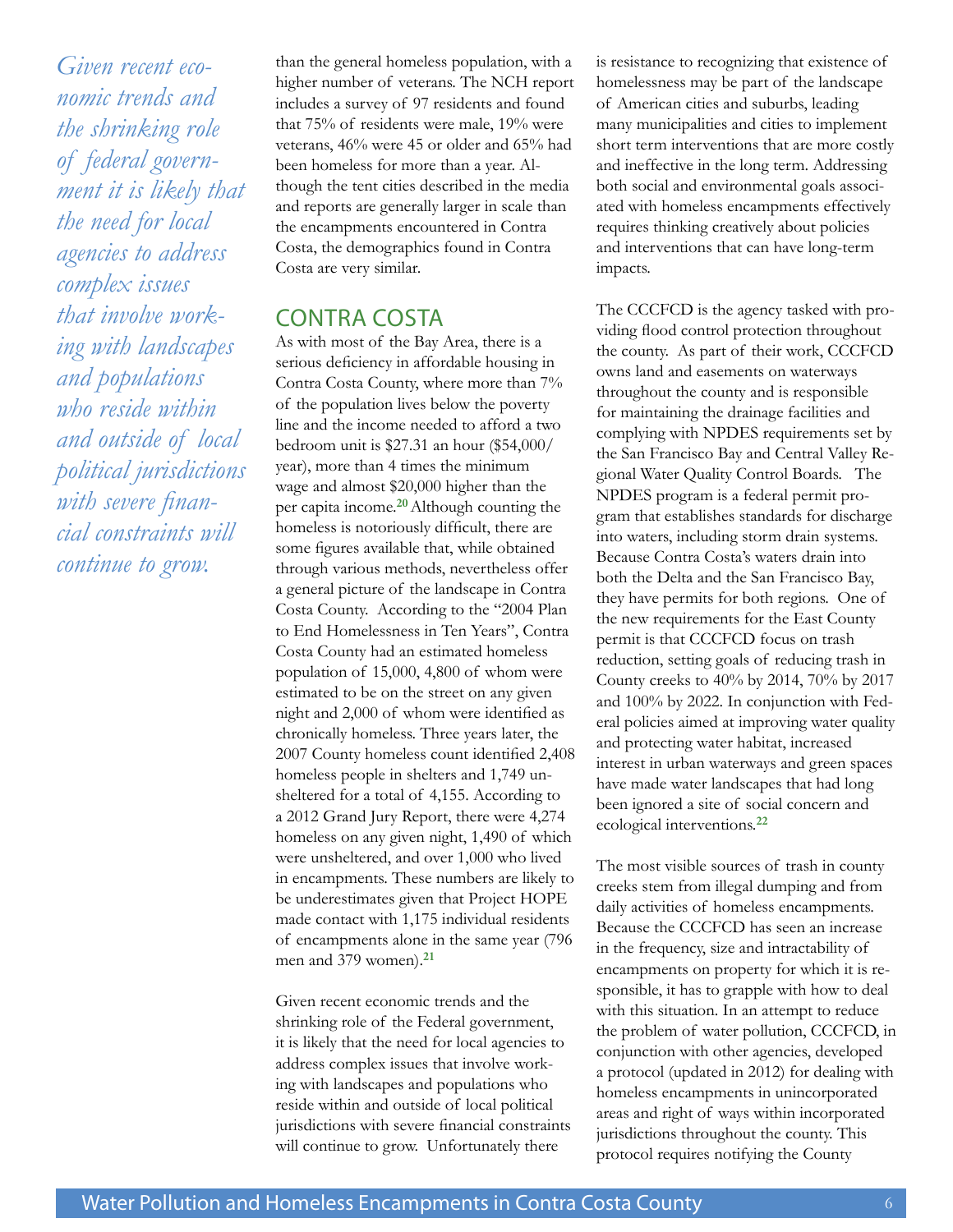Health Services Department as soon as the CCCFCD is made aware of encampments. The Health Services team is then responsible for sending the HOPE outreach team to contact the residents within 24 hours. As soon as contact has been made, the responsible police jurisdiction will post notices to vacate, giving residents 72 hours to vacate the premises. The county then initiates and documents a cleanup, and any non-hazardous materials left behind by residents will be held for 30 days (during which property can be claimed by residents) prior to disposal.**<sup>23</sup>** In the past year CCCFCD has engaged in 78 abatements, many of which involved (re) clearing sites that were reestablished within days of being cleared. For example, three sites constituted 62 of the abatements in the past year.

While the CCCFCD, staffed primarily by engineers, is very well equipped to deal with the environmental and structural challenges of maintaining water quality, it is arguably less equipped to deal with the social challenges posed by the encampments set by the creeks. Further complicating the issue of encampments is that the camps near waterways are often sited adjacent to areas outside of the CCCFCDs jurisdiction.

Therefore, despite efforts to collaborate with other county agencies (particularly public works and public health), efforts to reduce or eliminate camps are thwarted by encampment inhabitants utilizing the limits of jurisdictional boundaries to their advantage. Many properties owned/managed by the district are adjacent to property managed by CALTRANS, parks and recreation districts, utilities, railroads and cities. Unfortunately, these jurisdictions do not have any coordinated policies in place and tend to focus on moving people off their property, a strategy that is costly and ineffective.

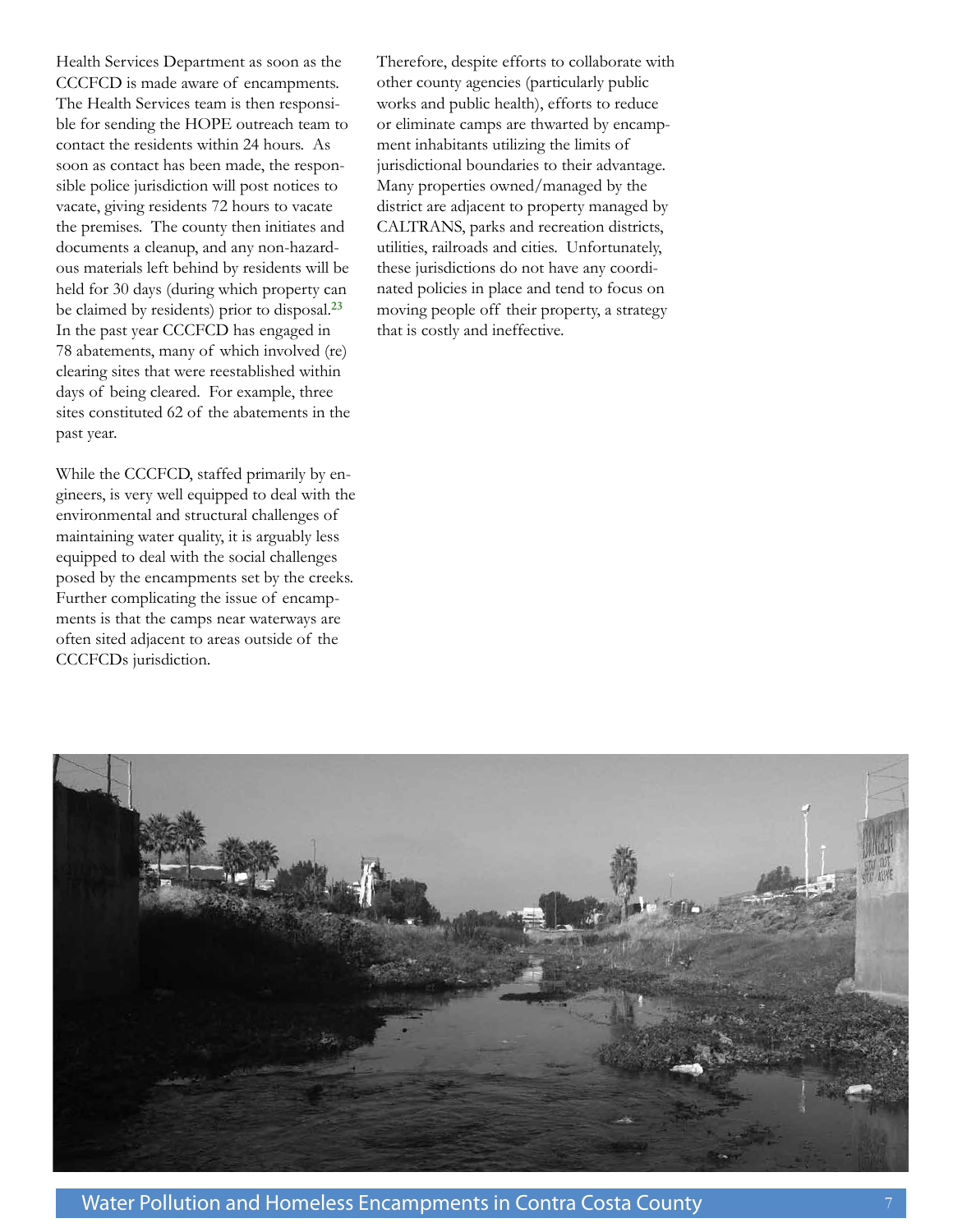#### REsearch Methods

In order to design a service delivery system for homeless populations, the social structures and help seeking behaviors of these individuals must first be understood.

#### —Pippert 2007

In order to craft effective policies for addressing homeless encampments, an understanding of who is living in these areas is needed. The methodologies employed in this project were primarily informed by the questions set by CCCFCD: Who is living on creek beds? What are the needs and behaviors of this population and what is their relationship with the creek? What are the various solutions local agencies can and have attempted in dealing with homeless encampments? What are the problems and benefits associated with homeless encampments and what issues are associated with various response mechanisms?

The literature on homelessness and the quantitative data provided by the county was useful in developing questions and in helping to triangulate information gathered from field observations, but the process of data collection was iterative. As an understanding of the landscape shifted, so did the scope of the research. This project relied on a variety of literature, including the work on informal settlements in international contexts, homeless ethnographies, interagency collabora-

tion and watershed management with the goal of developing a theoretical framework that would enrich the data gathered. In addition to qualitative data provided by field observations and interviews with residents of encampments, individuals from various California agencies that work with homeless encampments were interviewed about the strategies they have implemented and their assessment of their efficacy. The field work, interviews and research done on policies throughout California provided a basis for the policy recommendations made at the end of this report.

This research focused on the central part of Contra Costa County, although encampments throughout the county were visited with members of Project HOPE, a homeless outreach team. After a few months, the faces and names of residents in the camps became familiar, and patterns in the movement and behavior of the residents began to emerge. During the outreach visits with Project HOPE, over 50 encampments were visited and more than 90 people who reside in the encampments were contacted. Twelve in-depth interviews were conducted. According to data provided by Project HOPE and field observations, most of these encampment residents are white men, who are native to the region, and have family members in the area. The majority of the encampment residents are over 45 and many of them struggle with a wide range of social, physical, and mental health issues.



Water Pollution and Homeless Encampments in Contra Costa County **8** 8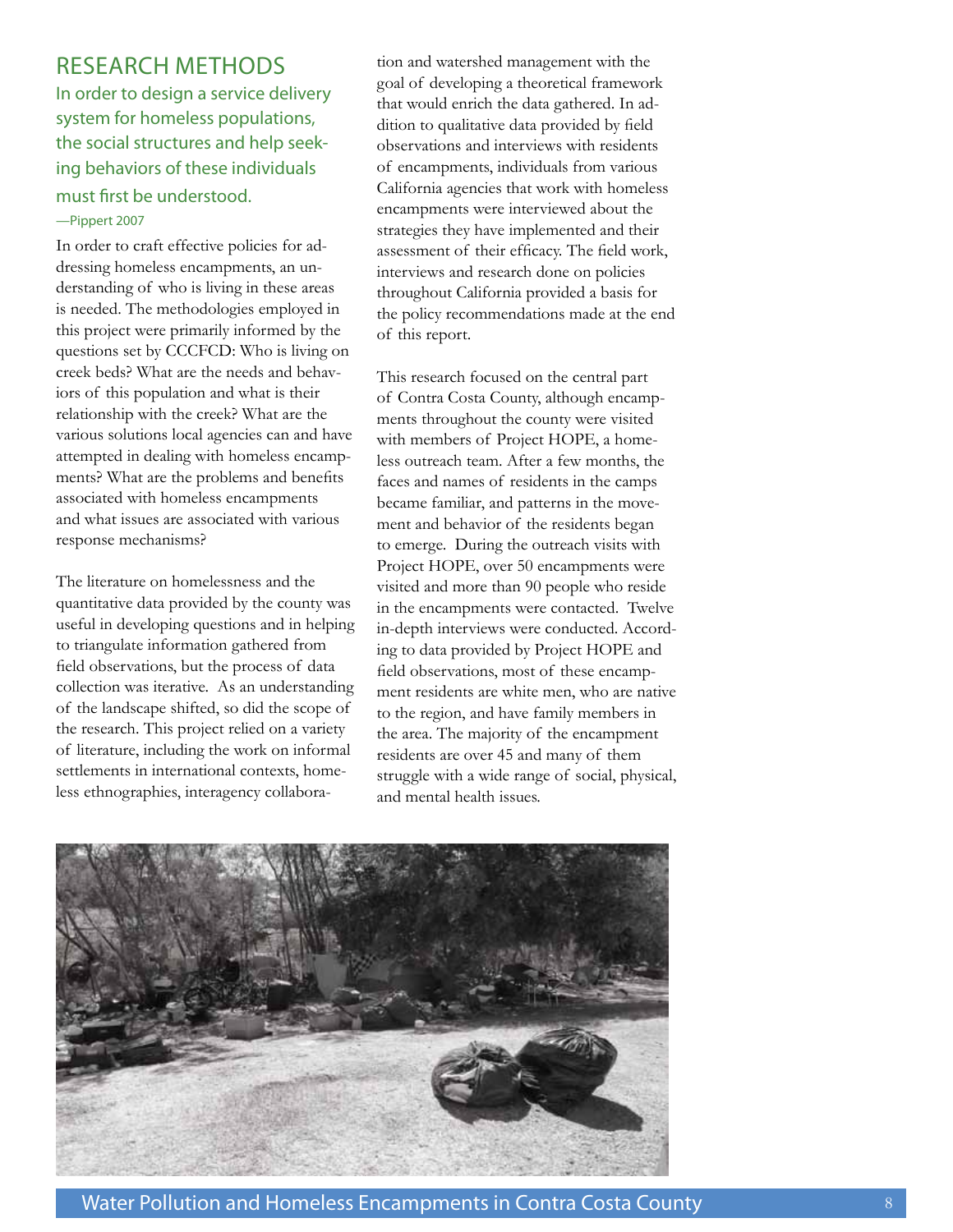# **FINDINGS**

## Impe diments to Housing FOR ENCAMPMENT RESI-**DENTS**

Most people who live in public spaces share life experiences that create particular percep tions and relationships to social structures and institutions. Many of the realities of life on the streets necessitate a specific way of being in the world that is distinct from "mainstream" society. Agencies and individuals who interact with encampment residents will struggle without recognizing these differences. These inherently differ ent practices by encampment residents and mainstream society institutions/agencies highlights some of the difficulties embedded in their interactions, such as in the case of promoting moving from encampments to proper housing.

For example, setting up appointments and meetings between agencies and the home less to enter shelters or getting services is difficult because of the profoundly differ ent nature of the two groups. While the agencies are uniformly bureaucratized and systematized, the homeless populations have different mechanisms for organiza tion. Throughout the camps was the distinct relationship to time held by camp residents. In one interview, as I tried to get a sense of mobility patterns over time, I kept running into a wall. Finally the respondent told me "It's hard for me to judge time, you know, a month or a day. But last summer we were in Idaho." Similarly, asked how long they had been somewhere, camp residents would often respond in terms of seasons or events (e.g.: 'Thanksgiving,' 'after C. came', 'before the fire,') as opposed to specific dates. One informant, when asked what he was going to do when the rains came said " I'm not future tripping," a phrase that offered a great deal of insight into how homelessness impacts and shift a persons relationship to time, a basic organizing principle of our society. While almost every

homeless person has a daily routine, regard less of employment status, that routine is continually broken by irregular catastrophes (hospital visits, tents catching on fire) and influenced by seasonal changes. Therefore, while people could recount their daily ritual and where they were last summer with ease, very few could remember if they had been at their current location a few weeks or a few months. The sense of time for the residents seems to center around the immediate or the urgent. Case managers that work with the homeless would often express frustration with a client who had not shown up for a meeting, one that might have led to hous ing, health care or benefits. Part of this is a function of different time structures and part of it is an expression of the fact that so much energy goes into survival, leaving little energy for the future.<br>There are also many logistical impediments

to housing experienced by most of the en campment residents. First, there is a lack of temporary and long-term affordable housing. There are two county-run shelters for adults in Contra Costa, one in Concord and one in Richmond. Each has a capacity of 75 and residents are allowed to stay for up to 120 days if they agree to case management. Although many residents of encampments are wary of shelters, there were moments, beginning in November as winter approached and throughout the rainy months, when clients would ask for help getting into the shelters. Unfortunately, about two-thirds of the time such requests were made, the HOPE team was unable to offer the client a bed because the shelters were at capacity. However, requests are not the norm, and most camp residents have a strong dislike of the shel ter and refuse to go into the shelter system altogether.

With a few exceptions there is a perception that life in the shelters is more danger ous than life in the encampments. Because, as shown above, encampment residents self-select according to shared values and behaviors, there was a commonly expressed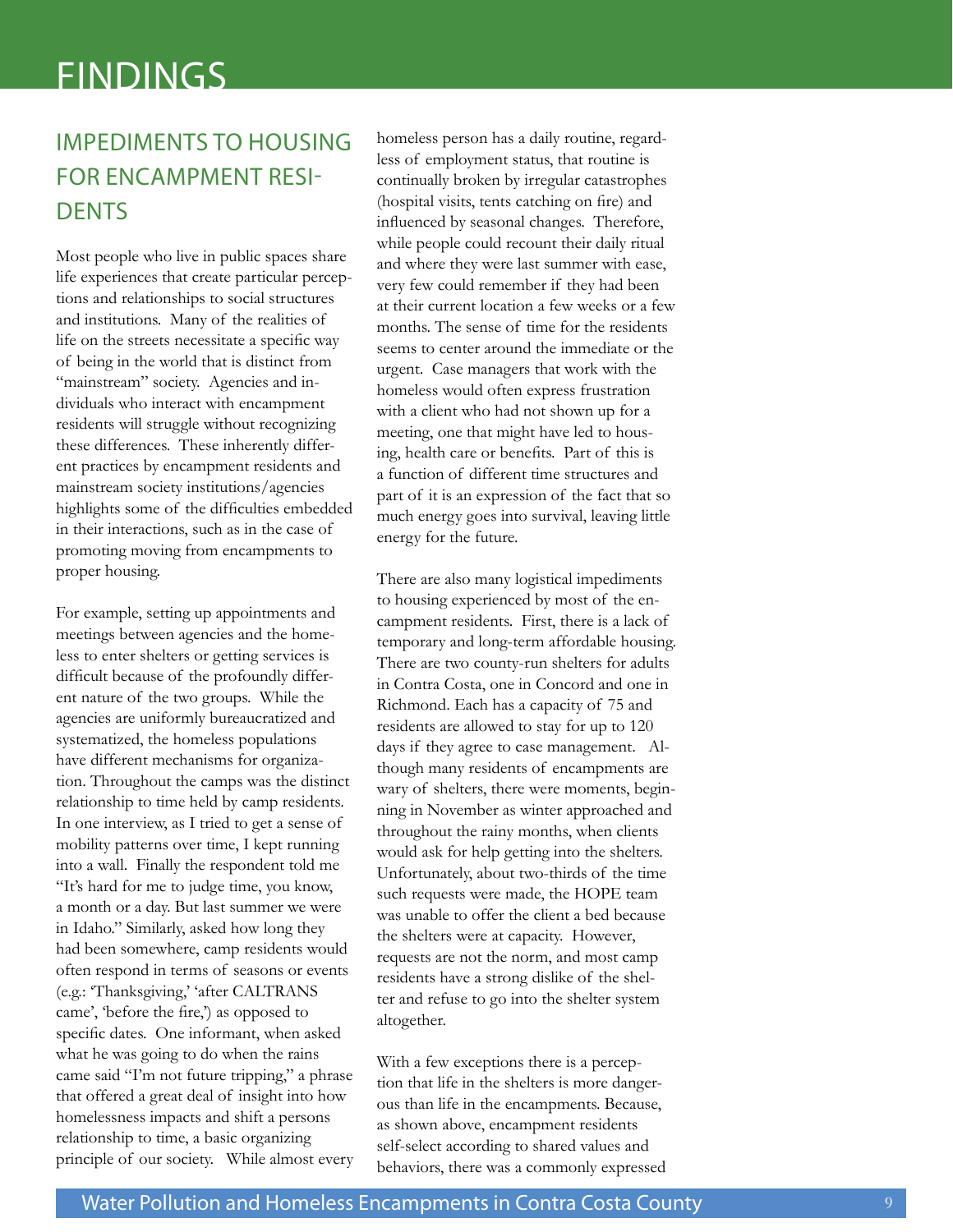*Shelters were described as "full of addicts" or "crazy people", places where people didn't have to be responsible, or as simply "dangerous."* 

disdain for the shelter population. Shelters were described as "full of addicts" or "crazy people", places where people didn't have to be responsible, or as simply "dangerous."**24** Simultaneously, they were also described as places where one could not have autonomy, because they were full of too many rules.**25**  Many of the people interviewed have formed strong kinship relationships in the camps and were reluctant to leave these relationships behind to get into shelters, which are generally segregated by sex and offer housing on an individual basis. On the other hand, a number of people formally and informally interviewed were self-proclaimed loners and avoided the shelters because there were too many people. Often when working with a homeless person on prospective housing, they would lose interest if they were told they would have to share a bedroom with someone else, declaring "I don't like being around other people." However, with only one exception, those interviewed stated they would consider getting into a shelter if it was a transition into more permanent housing. Despite an aversion to the shelters, only one person was encountered who articulated a preference for being outside as opposed to having permanent housing.**26**

In addition to a disdain for shelter life and its residents, most encampment residents encounter logistical impediments to entering shelters. Recycling is one of the most common ways for homeless people to earn money and it is a full time, night job. Most recycling 'crews' would go out around 9 or 10 at night and would keep working until 4 or 5 in the morning. Although recycling is far from a lucrative job (respondents reported earning anywhere from \$5-45/night), it is one of the only autonomous ways to earn money, and the people who engaged in recycling were heavily invested in their identity as recyclers. Unfortunately, shelter programs require residents to check in during the evening and stay for the night, which sounds reasonable but it means that a decision to enter a shelter is often a decision to lose one's only source of income and an important part of a daily routine.

About a third of the people encountered in the encampments either currently had, or had in the past, owned pets and yet there are no temporary housing options in Contra Costa County where pets are allowed. Because of the tenuous social ties of the homeless population, pets are family to many. Camp residents often would say that being asked to leave a pet would be like abandoning a child. The outreach team mentioned that when resident had left a pet in order the enter housing, they often did not survive the loss and would have a mental breakdown that led them back to the streets.

Another constraint to entering the shelters is legal. Although they are a minority, I encountered at least eight people during outreach who were registered sex offenders, which is a barrier to entering the shelter system.**27** To my knowledge, most of the registered sex offenders I encountered had been charged with crimes associated with mental illness or with indecent exposure, a crime that may be difficult to avoid when you are living in public spaces. This status means that even those who are interested in shelters are often unable to be placed in housing.

The majority of the homeless population is coping with multiple mental health diagnoses; many suffer substance abuse problems as well as trauma, both from experiences on the street and from prior life experience. In a seemingly endless cycle, the high rate of mental illness is exacerbated by the trauma of living on the streets and the heavy substance abuse that goes with it feeds back into the apparent rate of mental illnesses. While Wolch and Dear note "substance abuse is an adaptive response as well as a risk factor in homelessness," the high rates of addiction and mental illness make the population very unstable and a client who is totally eager to get into housing one day may react in anger at the suggestion when you visit them the next. **28**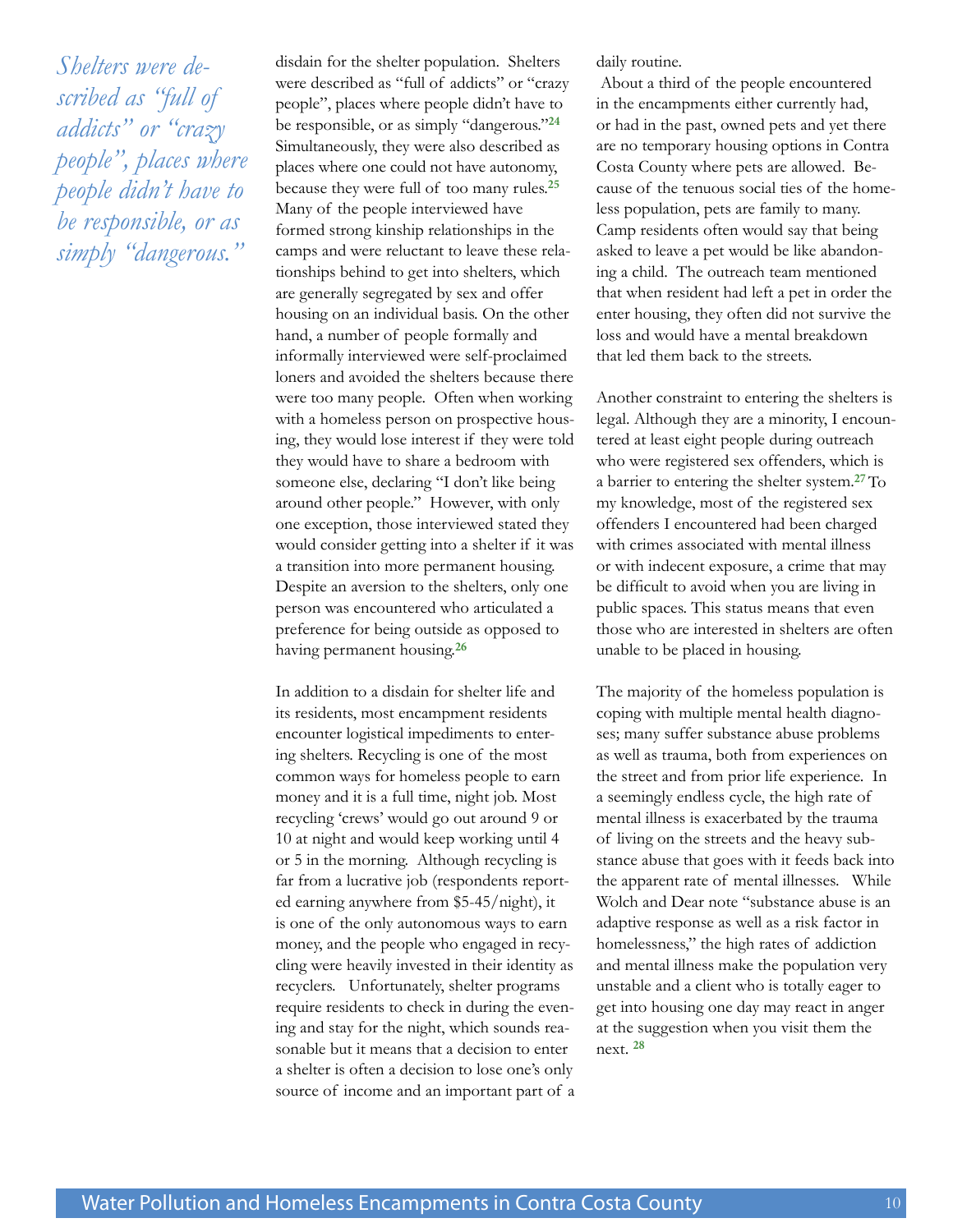# **TYPOLOGIES**

Through fieldwork I identified three types of camps that have distinct characteristics and populations with different patterns of mobility and land use. These types of camps correlate with three major typologies that can be observed within the encampment population. These categories, although neither absolute nor discrete, speak to general behaviors that correlate with residents of the camps and how the camps are organized where they are located and the primary sources of pollution they cause. These typologies can help predict something about the behavior of camp residents, highlight the need to develop multiple strategies to address the populations and will inform the development of policy recommendations. The three typologies can be described as oldtimers, newcomers and veterans.

Old-timer camps vary in size and location but tend to be located under freeways, bridges and overpasses or near railroad tracks. Every old-timer camp I visited was on or near the water. Many of these camps result in the transformation of the landscape and have some semi-permanent structures or are dug into the sides of hills, creating problems of erosion. Old-timer camps may be visible if you are looking for them but they do not

stand out in the landscape. They range in size from 2-20 inhabitants, but where they are larger, people tend to cluster in groups of three or less, with a line of structures along a waterway or under a bridge. The location and size of old-timer camps may change over time but there is a tendency to return to previously established campsites.

The residents of old-timer camps tend to be single white men and chronically homeless. These are men (and some women) who have lived on the streets for 5-20 years. They are often the most open to outsiders, possibly because they are the most adept at navigating social systems. This group is the only one that self identifies as homeless. They are often, but not always, older than the newcomers. They look for places where they can reside for a while and invest in making these places homes and use their knowledge of city/county/state lines to eke out spaces where they are unlikely to be disturbed. Many of these residents are on disability, have day jobs, or are part of "recycling" crews.

The old-timer camps have a strong social hierarchy, where the original settler of the camp acts as the mayor and can decide who

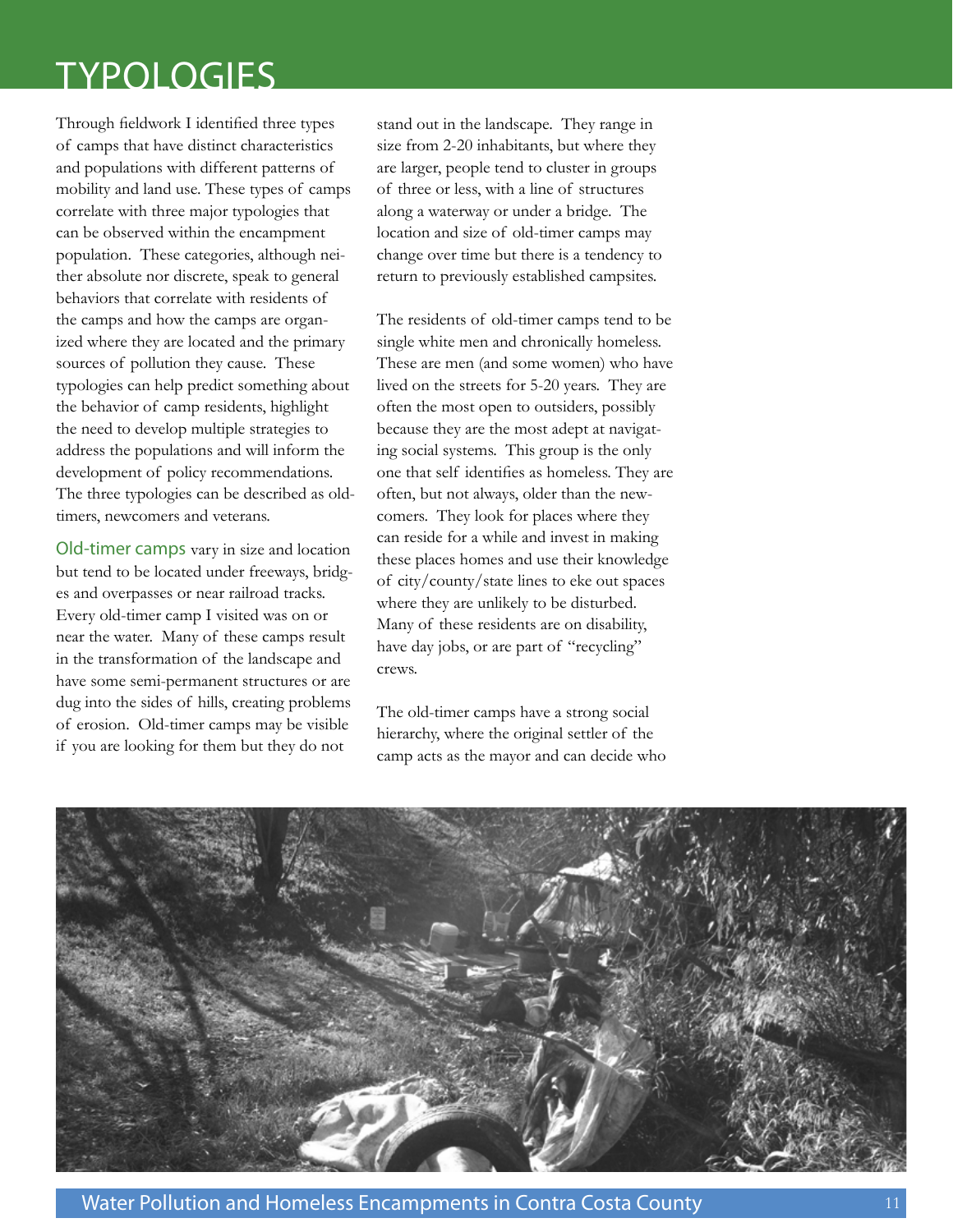is allowed to join the camp and establishes rules that are generally designed to preserve the camp. The social norms of the oldtimer camps vary based on the residents. Old-timers will drift towards camps where their behaviors will be viewed as socially ac ceptable. For example, in some camps more substance abuse is tolerated, in some camps everyone has a job, others are populated by couples, some have pets while others do not. We visited one old-timer camps that had just kicked residents out because of their refusal to intervene and protect a female resident who had been followed home. When interviewing a couple from an old-timer camp, I was told their motto was "we don't look homeless" and this seemed to reflect the shared ethos of the camp.

Newcomer camps are often the most obvious and the most seasonal. A large grouping of tents and very temporary struc tures would be typical of a newcomer camp. These camps may pop up in an area that had never been previously inhabited by the homeless: in the alleys behind a residential or commercial area. Because many of the resi dents of these camps do not self-identify as homeless there is less investment in building these camps. This also means that there are fewer attempts to maintain a low profile and keep the camps clean, as the residents do not view the space they are occupying as home but as a temporary condition.<br>The newcomer camps are often larger and

tend to have more women and ethnic diver sity than the other two types of camps. Less adept at navigating the landscape and juris dictions, these residents find security in numbers. One of the outreach workers referred to residents of the newcomer camps as 'joyriders,' not because what they are doing is fun, but because they often drift back into housed situations. The newcomers are those who have only been on the streets intermittently or for a short time. They generally self identify as drug users, not as homeless. In fact, many take great pains to establish that they are on the streets by choice and if they were sober, they would have somewhere

to go. Many of these residents either rely on family or hustling to make ends meet.

Veteran camps are the hardest to find although many of them are near old-timer camps. Veteran camps exist in areas that are well concealed and, from a distance, tend to blend into their surroundings, with tents or structures that match the landscape. These camps are very small in size and population, rarely housing more than two people. Some of them are completely isolated, in a wellcamouflaged camp near the shore of the bay or hidden under a bridge that is unlikely to be trespassed. Upon entry there may be some sort of trip wire or other devise rigged to alert camp residents of intrusions.**29** The veteran camps have a particular order to them, although it may not be immediately apparent. They are also very aware of the community of encampments around them. Some of the camps are very Spartan with only bare essentials and some are inhabited

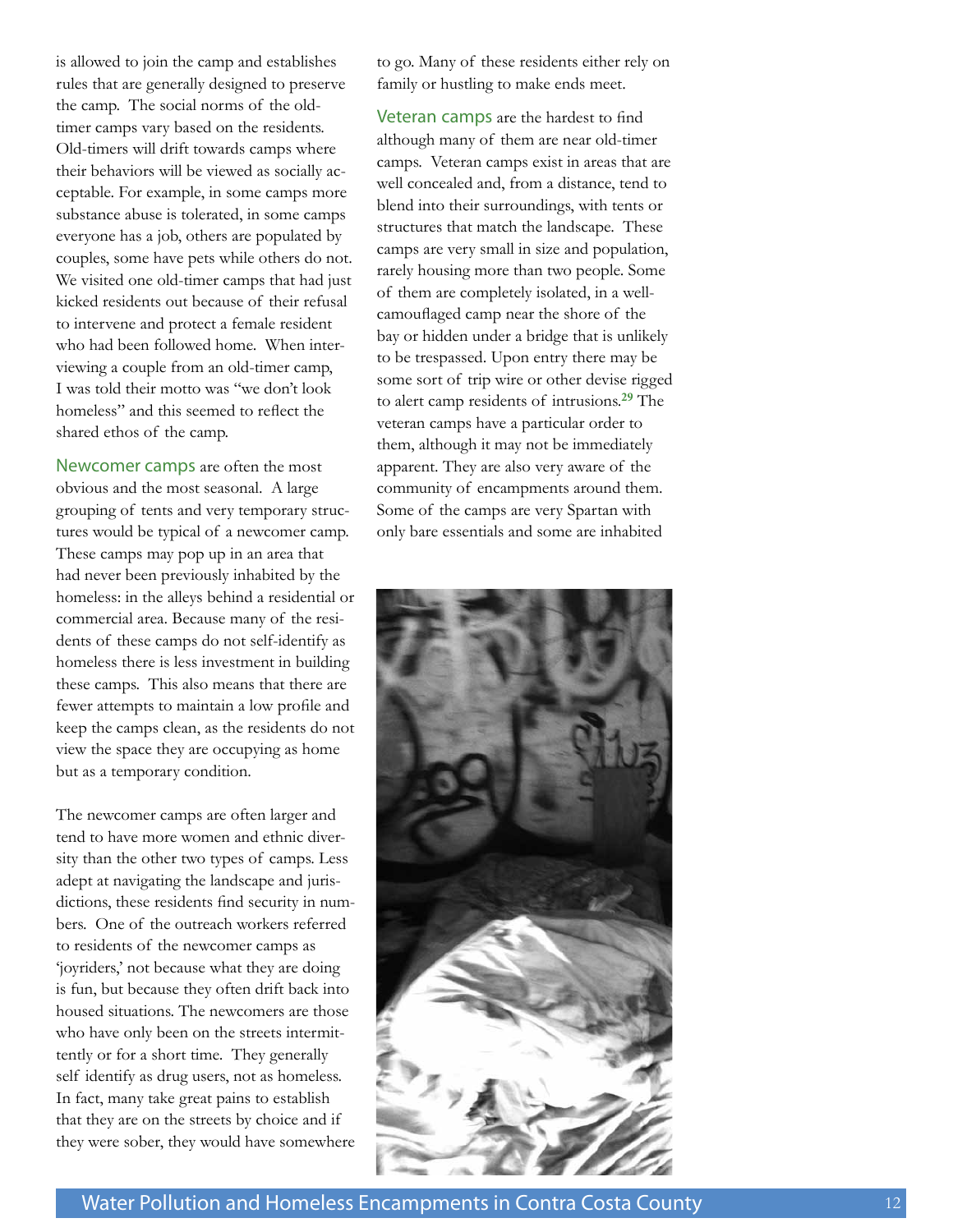by hoarders and will have a large quantity of a particular item. Generally these camps are fairly established meaning that effort has gone into constructing the space, whether this is in the form of a kitchen built out of scrap materials, gardens, drainage built through piping or the construction of a housing structure.

The residents of the veteran camps are either veterans or survivalists and usually live alone. Ranging in age from 23-65, this group consists primarily of white men. Most of those who are not receiving VA benefits work day labor jobs or recycle for income and most of them have dogs. These veteran camps are often located across the creek or channel or a few hundred yards away from the old-timer camps. This does not mean that they are totally socially isolated; they often have relationships with members of the old-timer encampments, however, they do not form the same sort of familial units as the other two types of encampment residents. I never encountered women in any of the veteran camps.

Although there are some similar social behaviors that run through all camps, there are also important distinctions between camps, and policies should be mindful of these distinctions. Additionally each of these typologies correlate with different types of pollution and therefore require different approaches both in terms of housing and environmental remediation.

#### Garbage and Typologies

Old-timer camps tend to have a lot of stuff, but the stuff is fairly organized. Primary sources of garbage at these camps are materials that are collected for recycling or materials that are stripped for copper. Camps that have been around for a while will have a large assortment of stuff that has been accumulated. Wooden pallets and tarps, plastic buckets and plywood and shopping carts, are staples of all the camps as are canned

foodstuff, plastic bags and camping gear. One may also find a camp with car tires, old electronics, old furniture or bike parts, things scavenged from people who have dumped garbage or brought back to the camp by residents. Most of these camps have a designated toilet area but it is likely that people also use the water to dispose of waste.

Newcomer camps also have a lot of stuff but it is more likely to be random personal items. Because this population is more transitory, people may hold onto items whose use may not be clear. Shopping carts can often be seen at the edge of these camps full of books, clothes, shoes, snacks, bins, bike parts, boxes, sheets, coolers. Here human waste is often stored in plastic bags that are dumped elsewhere or thrown into the water.

Veteran camps tend to be inhabited by people who either have very minimal amounts of garbage or a collection of a particular item. For example, one camp might have a large collection of books or chairs. One veteran we were trying to get into housing was reluctant to leave behind his collection of televisions (more than 20) to enter housing. Some of the veteran camps have very functional outhouses, in others is was unclear how human waste was handled.

In almost all of the camps shopping carts, garbage bags and plastic bottles were a common occurance.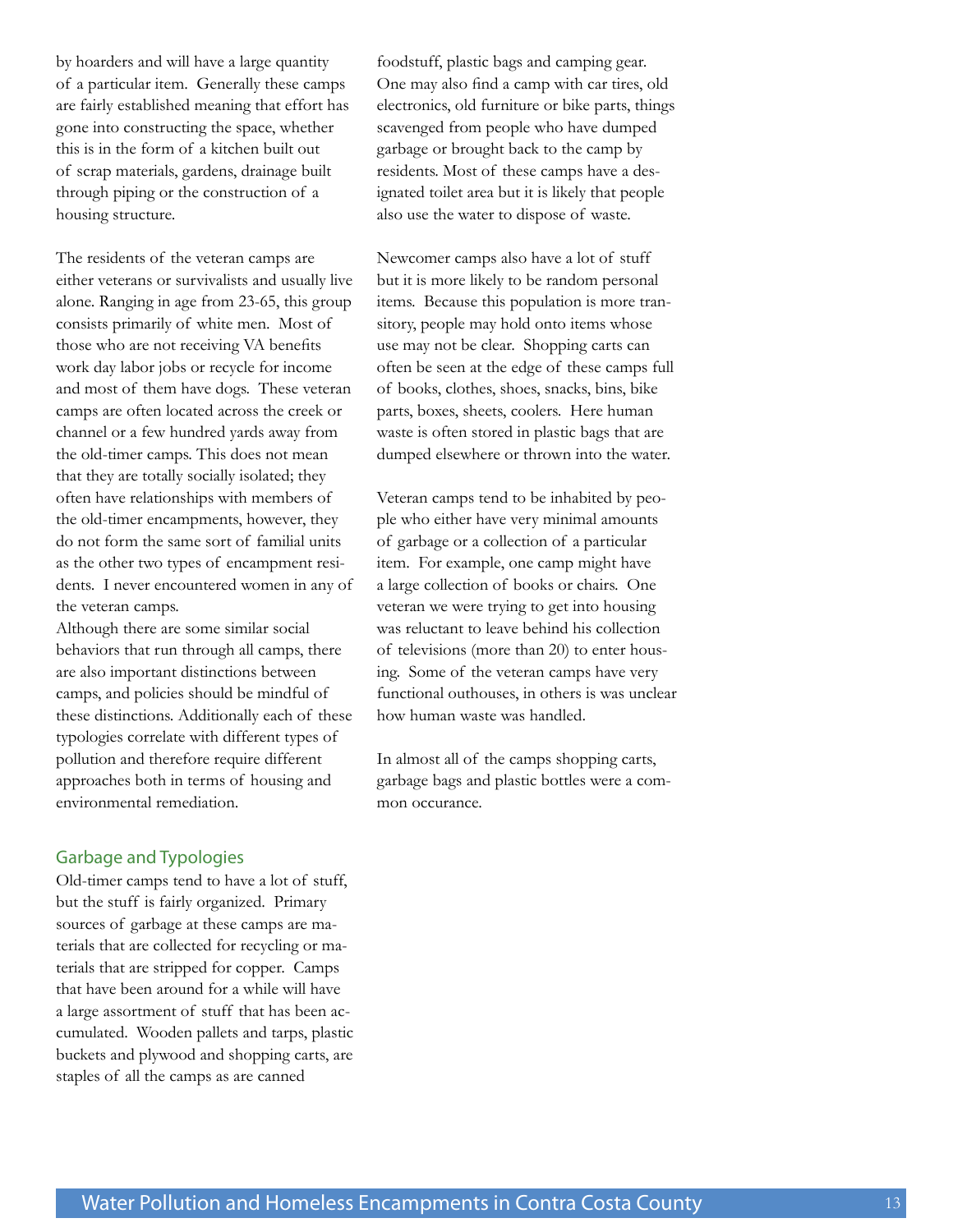*As with the Hobo camps of the early twentieth century, most camps exist at the edge of the city limits, close enough to provide accessibility to resources but far enough from the center to avoid public scrutiny.* 

#### Landscape of Encamp-

MENTS For the most part, the urban and peri-urban spaces occupied by the homeless are peripheral and marginal spaces. As with the Hobo camps of the early twentieth century, most camps exist at the edges of cities (either within or outside it limits), close enough to provide accessibility to resources but far enough from the center to avoid public scrutiny. Most camps are under a freeway, along a creek or both. Just as residents of any area would have a definition of good and bad neighborhoods based on their needs and values, the residents of the camps provided assessments of what constituted a good camp or a bad camp. While most residents agree that shelters are undesirable places to live, there are important distinctions between communities that are expressed in what they feel makes a site a good or bad camp. Part of the assessment is environmental, and part of it is based on social structure within the camp and the way the camp interacts with the outside world.

#### Good camps

Good camps are located away from urban centers, either on the edges of the city or in low density, peri-urban or suburban areas. Many camps are located near light industrial or commercial areas, where there tend to be large lots without much foot traffic. This allows people to avoid high visibility and the accompanying harassment. It also means that nighttime activities can take place undisturbed as there are few residences nearby. Camps are organized along lifestyle choices but there are strong networks connecting different camps to each other. When someone makes a life change; and gets a job, or starts using drugs, they may move from one camp and join another, but there continues to be communication and fluidity between camps. When a big event occurred that affected the homeless population, almost all camp residents knew about it right away.

Good camps are generally protected by old-timers and veterans, who will work to prevent discovery by trying to maintain

order and keep "messy campers" out. For most people what makes a good spot for encampments has to do with privacy and safety. Fences are appealing because people feel safer if they are inside enclosed areas. For women, camping near or with others was desirable as it was seen as safer. Almost every woman I spoke with had been a victim of violence, and aside from domestic violence (which was always downplayed), they attributed it to being alone, away from their camp or being alone in their camp. All the women expressed a greater sense of safety in their camps than on the streets or in shelters. Being near bridges, highways and creeks creates a sense of privacy and provides white noise, making it easier to ignore neighbors. Being able to find spots where harassment was minimal is also key, which is another reason these camps tend to be far from heavy pedestrian traffic or residential neighbors. Availability of resources for setting up camps was also key, and a few informants talked about locating near large commercial or retail centers whose garbage they would scavenge either for recycling or for materials to set up their camps. "Get cardboard from warehouses but you have to know the right ones, pallets too. Its best if you can camp near those."

Being near services was also a benefit, and I met a few clients with serious medical needs who chose to set up camps near their health care providers. A striking example was an older man who slept in a dumpster container behind the dialysis clinic that he went to three times a week. The lives of residents center around the resources they use and daily routines involve these resources. Places that served food were anchor points for many people and they spend part of everday visiting these sites or the MSCs (multi-service centers) that provided showers, laundry and health services to clients. Bicycling is the primary mode of transportation. All the residents use bikes although they do not all own bikes, some of them borrow bikes from other encampment inhabitants. Transportation seems to be an important constraint and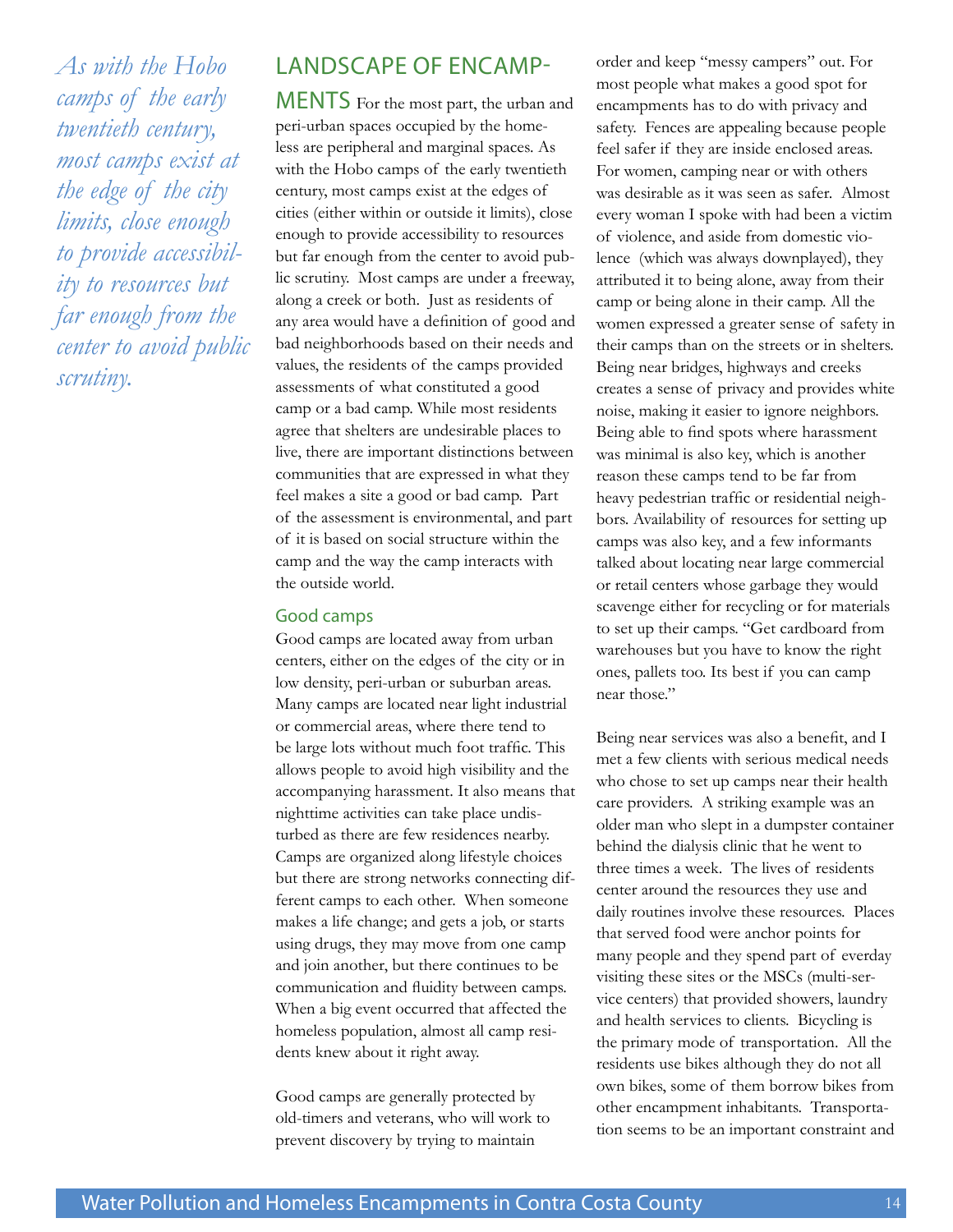issue for the subjects. Even in 'good camps' there is a lot of transience and very few resi dents had been in a location for more than a few months, although some kept returning to the same places year after year.**30** There were some places that had a seasonal habit ability and this played a role in the location decisions as did perceptions of law enforcement in different areas.

#### Bad camps

With the exception of two loners, all the oldtimers and veterans and most newcomers were aware of the risk of flooding and most had experienced camp floods. I interviewed two couples who, although recently home less, had settled into old-timer camps and both of them had initially set up camps in areas where flooding was likely to occur. After the flooding one couple returned to the same spot and the other couple sought permission from the camp leader to move to a recently vacated spot on higher ground. It is worth noting that the couple that returned had developed a beautiful camp and were making a calculated risk assessment based on how often the area flooded. In fact within the old-timer camps there was a distinction between types of flood risks and there were certain areas that were completely avoided during the winter months because the water was liable to rise so quickly it was viewed as too great of a hazard.

Particularly for old-timers and veterans, there was a maximum capacity that made a camp unappealing. Many people talked about how they would move when a camp got too big, and what constituted 'too big' was specific to the location of the camp and the type of residents. A camp could become uninhabit able if it increased above a certain numerical size or if people came to the site that did not share the lifestyle patterns or values of the other campers. I had a few old-timers describe abandoning a site because it had become populated by young 'tweakers' (methamphetamine users). Within all camps there was a general familiarity with the juris dictional boundaries of the various agencies. Multiple people mentioned moving camps when it became too full of garbage as that could yield an official crackdown. An area

that was too high profile for any reason also rendered it undesirable as a campground. Among old-timers who were interested in staying put, the preferred jurisdiction was city property, because as long as the relation ship with the police and property owners was positive, "they would leave you alone." There was a general sense that the county would also leave you alone as long as you kept your camp clean. CALTRANS was generally the least favored agency to deal with after Federal Agencies (whose presence was less frequent) because they are known for not going through the protocols of retaining campers' personal property during evictions.

Generally camps are established by one or two people who slowly set up an area they have scoped out. The set up can last weeks, although it usually is only a few days and often involves some attempts at camouflaging and cleaning in order to keep it from being noticed by agencies or the public. Once there are more than two people, the camps tend to grow quickly, especially if they are centrally located. After a while the area will become either too crowded or too dirty for the person who originally established it and that person will find it easier to move elsewhere. In the meantime, the camp will continue to grow and once it is visible, it often grows at a faster pace, especially if the site was well chosen in terms of being shielded from the elements. On mustiple occations I heard people refer to CALTRANS as the maid service becuase it was understood that if a camp got too large or littered, it would be cleaned. However there are some camps that have existed undisturbed for years and while I visited more than 50 camps, most of which were near creeks, the county has only interacted with 10 in the past year. After a storm or abatement many people

are ready to get off the streets, particularly newcomers. Their desire was immediate and they would often settle for situations that they would have rejected in the abstract one day before. Most of the clients in the Con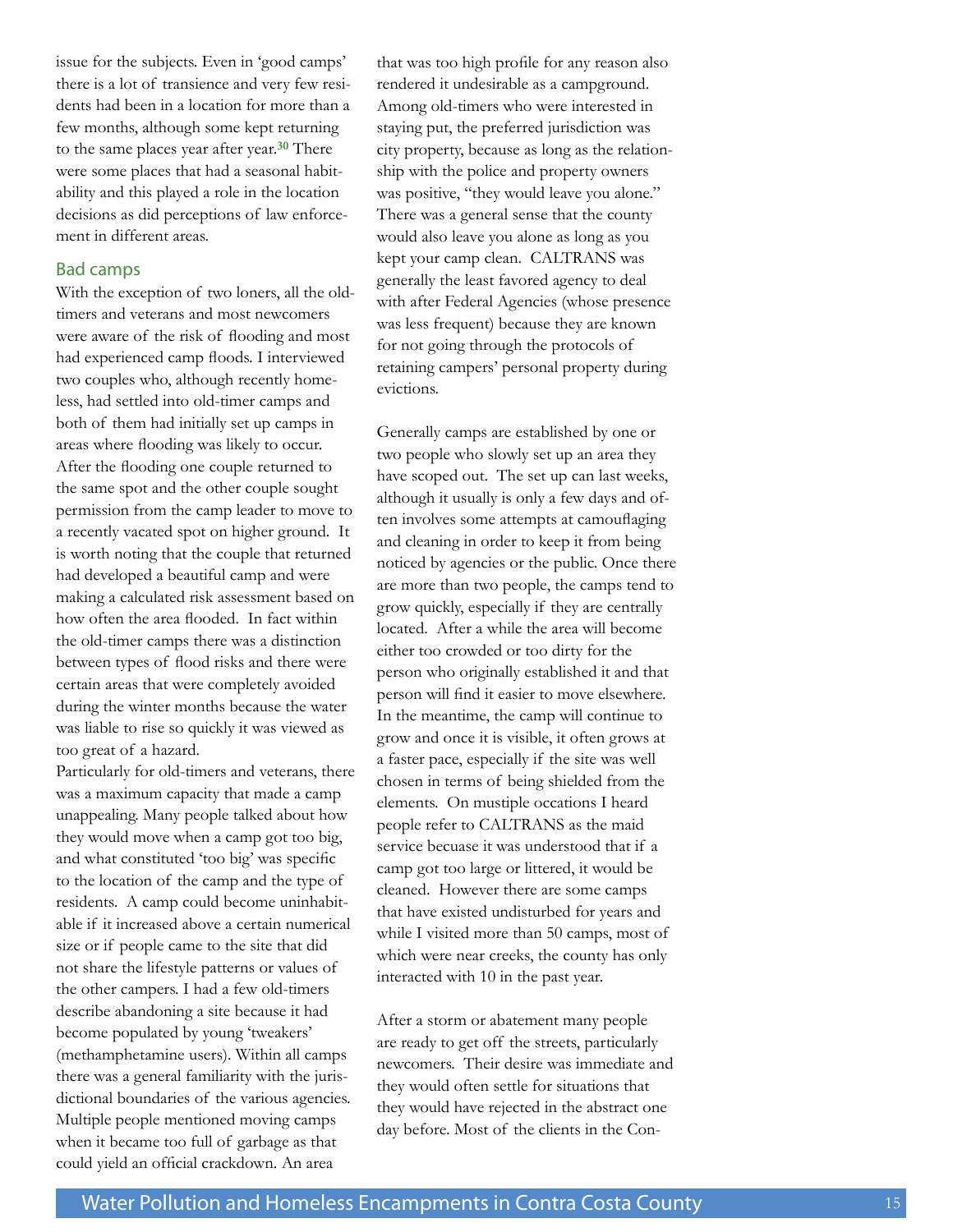cord/Martinez area would refuse to entertain the idea of going to Richmond, but when they were really interested in shelter, they would go to Richmond if a bed was available. The members of the outreach team often talked about how unlikely they were to get someone off the streets unless they met them during a moment of crisis and were able to provide them with resources at the instant. Thus timing is of the essence when thinking of possible agency actions to be taken in order to promote change. There are also some camps that are inherently temporary whereas others are institutionally entrenched, either because they are such good camps or because they are well established in the collective memory of encampment residents. Distinguishing among the different camps is important for understanding what policies will be most effective.

#### Camps and Water

On my first day of outreach I was told by a member of the outreach team "wherever there is water there are encampments," but when asked why, she was unsure, stating that although people do not admit to drinking the water, she thought they used it for washing and cooking. Based on the quantity of water bottles and containers at camps, it seems

likely that residents do not drink the water.

Despite the fact that most of the camps were near water, for most of the residents interviewed, being near water was not a primary factor cited in assessing what made an area good for establishing camps. The notable exception to this was among veterans. All the veterans interviewed stated that they liked being near the water because the water was 'peaceful' and 'calming.' In conversations with residents, one person mentioned fishing and a few mentioned the quiet or peacefulness of the water but no one admitted to using the water directly.

For most residents the water offered secondary benefits. For example, many cited looking for places that were cool in the summer, a few mentioned being near birds or nature and everyone mentioned the desirability of being in areas where they could avoid constant harrassment and scrutiny, factors that often led people to state or county owned property. Being near creeks seemed to be appealing mostly because they often exist on publicly owned lands that have tr been neglected by the general public.



Water Pollution and Homeless Encampments in Contra Costa County 16 16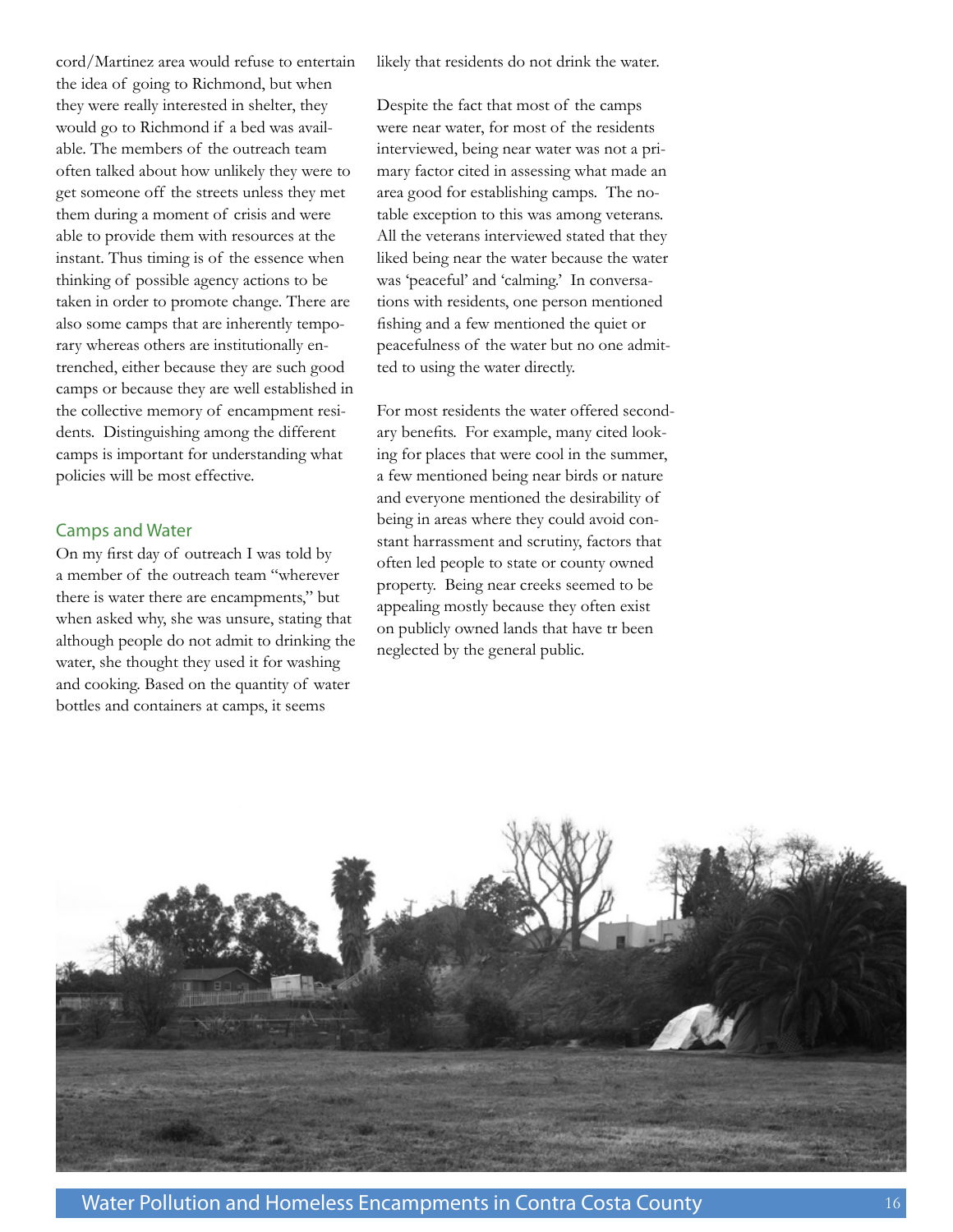## YOU CAN'T GET RID OF t he homeless, but you can set boun daries.

Drawing from the work of Rittel and the social sciences, pollution caused by homeless camps could be described as a wicked problem, meaning it is ill-defined and eludes the notion of resolution or solvability as sociated with problems solving.**31**  Although the primary concern of CCC FCD is water pollution caused by the encampments, there is no way for garbage creation and waste in the waterways to be reduced without deal ing with the populations that are living in these waterways. Therefore, the county is forced to address a large social problem that agencies tasked with addressing social issue have not been able to solve. However, the environmental impacts of these camps can be mitigated through some strategic collaborations and complementary strate gies. This section introduces some of the strategies (long term practices and large scale approaches) and tactics (short term inter ventions that further strategies) that may be employed to reduce both the number of homeless encampments and the pollution associated with them. Some policies may be implemented by the individual agency, but most will depend on the implementation of complementary actions across agencies and enhanced collaborative strategies for real effectiveness. Based in part on interviews with agencies across California, the recommenda tions here include potential strategies and tactics to be implemented in Contra Costa County (or by the CCC FDC). Examples where some of these strategies and tactics have been implemented successfully are also provided. Possible limitations of the pro posed interventions will also be addressed. There are some recommendations that came up in interviews that are not included here either because they have been found to be ineffective (anti-homeless ordinances, **RECOMMENDATIONS**<br>
YOU CAN'T GET RID OF they are they are they are they are the momentage from the work of Rited and the COL<br>
Drawing from the work of Rited and the COL productions, meaning from the work of Rited and the s

they are politically unviable and have mixed results (installing public restrooms or water sprinklers).**32**

#### **COLLABORATION**

Every agency actor interviewed attributed much of the success and failure of their program to whom they collaborated with and how well the collaboration functioned. The two counties and one city that felt they were addressing the problem in an effective manner (Vallejo, Marin and Santa Clara) had begun to work more aggressively with out reach providers, and everyone cited collabo ration as important in dealing with camps. Similarly, the agencies that had developed protocols that involved interagency collabo ration felt that they were effective in their interventions. The biggest constraints for these interagency collaborations cited were: jurisdictional complexity, funding, capac ity, lack of consistency across agencies, lack of housing and services for the population, inadequate mental health or substance abuse services and legal constraints.

The interviews confirmed the need for long term planning and collaboration and high lighted the ad hoc manner in which local governments are currently addressing this issue. Although the importance of collabo ration was acknowledged, all the collabora tive efforts in place tended to be vertical in nature, and either involved multiple county agencies; county agencies and city police or county agencies and non-profits. De spite the intersections with state and federal agencies, no one was involved in horizontal collaboration. Because many of the creeks and channels in the region are near highways, railroads and parks, the county agencies are often dealing with areas where the residents can easily cross a channel or fence and enter an area under anohter agencies' jurisdiction (state or city), yet these agencies do not col -

laborate.<br>Like many counties, Contra Costa County is already engaged in interagency and com -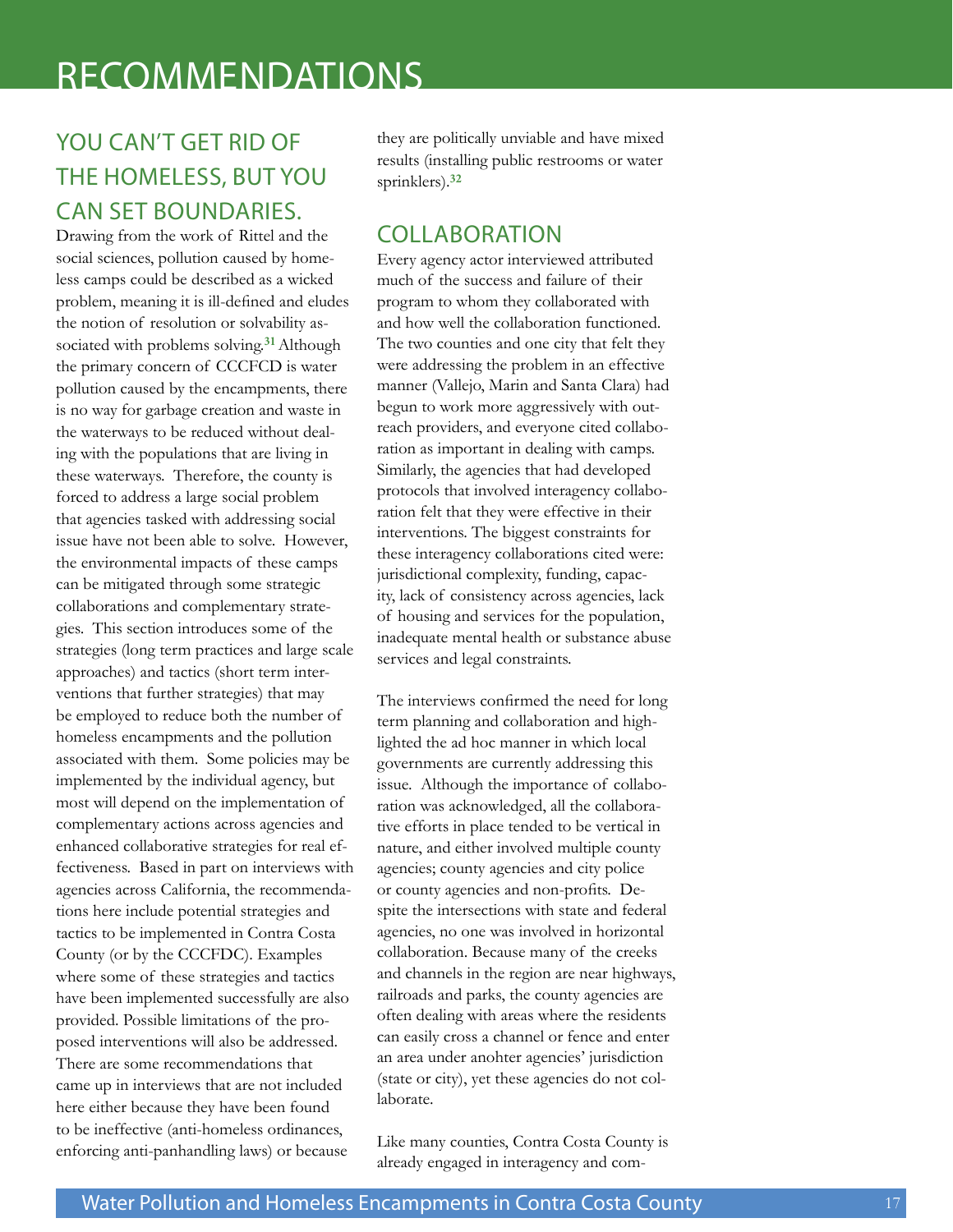munity collaborations. These strategies are essential for addressing the question of homelessness in creeks as the traditional bureaucratic and disciplinary categories provide inadequate tools for resolving complex problems that engage multiples sectors and must rely on a variety of knowledge bases. Therefore, while these strategies are not new, it is worth emphasizing the need to create more robust and nuanced mechanisms for their application and to ensure their continuity.

In the case of Contra Costa County, interagency collaboration should include both the formation of regional coalitions (building off of coalitions that are already in place), as well as horizontal and vertical collaboration across agencies where practical. Some of this was implemented in Contra Costa through the Homelessness Inter-Jurisdictional Inter-Departmental Work Group, which involved city and county official's police, nonprofits and homeless people. But there should be collaboration with CALTRANS, REgional Water Quality Control Board (RWQCB) EPA (Environmental Protection Agency) and city agencies and agency associations like the Bay Area Flood Protection Agencies Association (BAFPAA) should also make collaborating on homeless encampment approaches a key goal. Collaborations tend to be most effective when they are mandated, but where requirements are absent, it is important to encourage full engagement of parties involved. Therefore, attention should be given to who manages collaborative efforts, where meetings are held and how

involved are invested. Establishing agreed upon short and long term goals is also important to the continued effectiveness of collaborative efforts.

While formal collaborations (both horizontal and vertical) are generally resource intensive, informal collaborations are easier to implement and many agencies are already engaged in these through resource sharing and communication. These types of collaborations can be very useful where strong state leadership and collaborative mandates are absent. Informal collaborations are a good way to involve informal actors like charitable organizations or other volunteer organizations. Often these actors are providing key services to the homeless population and informal conversations and information sharing with the informal actors can prevent the efforts of informal actors from undermining county efforts. Additionally informal collaborations may help shape the public understanding of the issue and enhance the capacity of county agencies. Perhaps one of the greatest benefits of engaging in formal and informal collaborations is establishing consistency. Consistent policy application and implementation is crucial and is often absent from the experience of homeless people, as they interact with a variety of agencies whose actions may not be in sync. Formal and informal collaborations help highlight where agency goals and mandates conflict and where they converge. This knowledge is key to creating consistency and can be facilitated through sharing information and data collection.

| <b>Housing</b>                                  | Homeless Commu-<br>nity                                     | Homeless advocates                                               | Health Services: medical,<br>mental | Substance Abuse<br>services, programs         |
|-------------------------------------------------|-------------------------------------------------------------|------------------------------------------------------------------|-------------------------------------|-----------------------------------------------|
| Community resi-<br>dents, Local Business        | <b>Utilities</b>                                            | Environmental Organiza-<br>tions/Volunteers                      | <b>City/County Management</b>       | City/County Land use<br>and planning          |
| Social Justice                                  | Family counseling                                           | <b>Environmental Manage-</b><br>ment: trash, chemicals,<br>waste | Politicians                         | Parks and Open Space<br>Agencies              |
| Engineering: roads,<br>maintenance,<br>drainage | Law: civil, civil rights,<br>criminal, law enforce-<br>ment | <b>Environmental Regula-</b><br>tions                            | <b>Public Relations</b><br>Media    | <b>Charitable Organizations</b><br>Volunteers |

Figure 1. Actors needed for collaboration.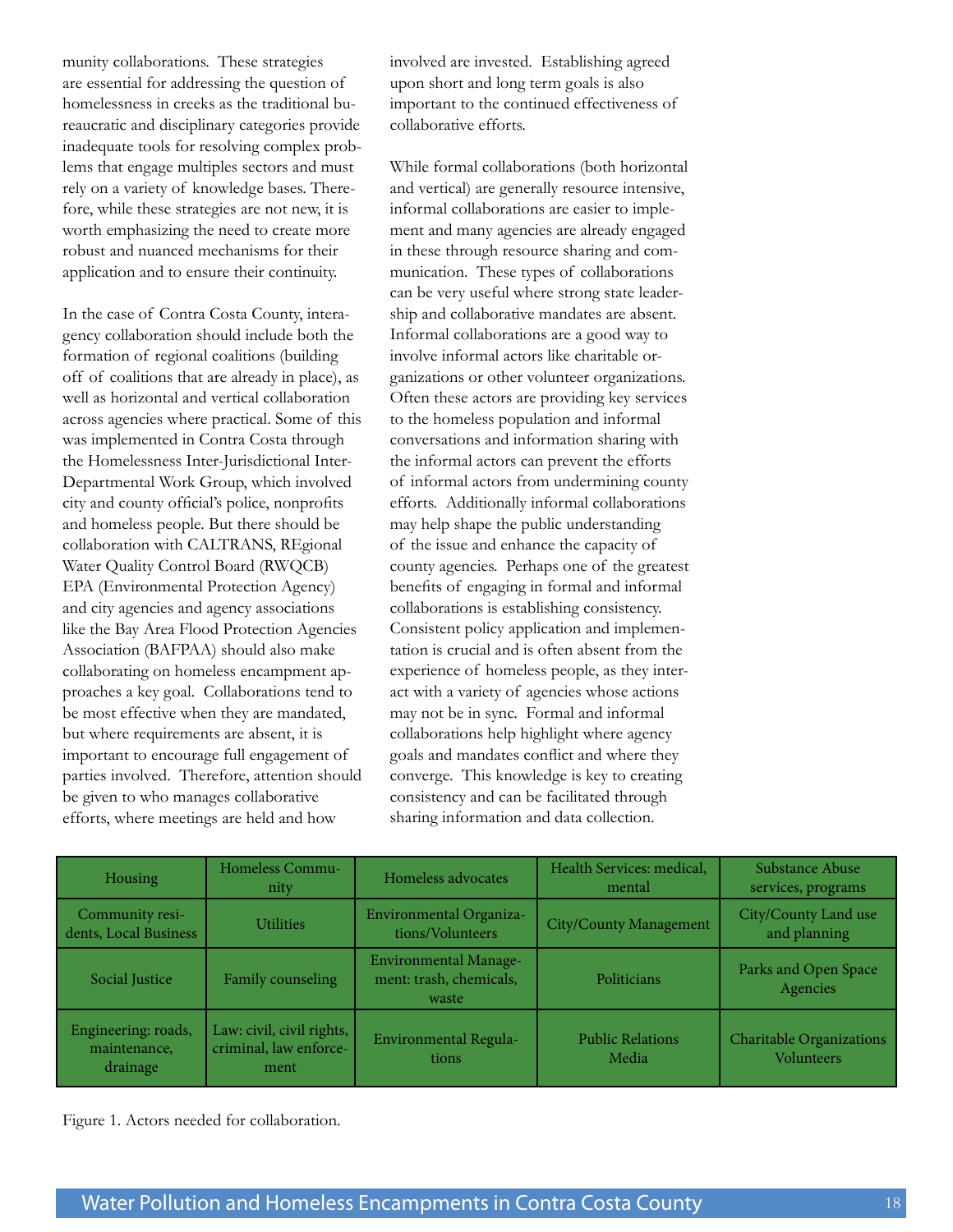# NO GAMPING FOR EMERGENCY SHELTER CALL 1-800-808-6444

والبليخ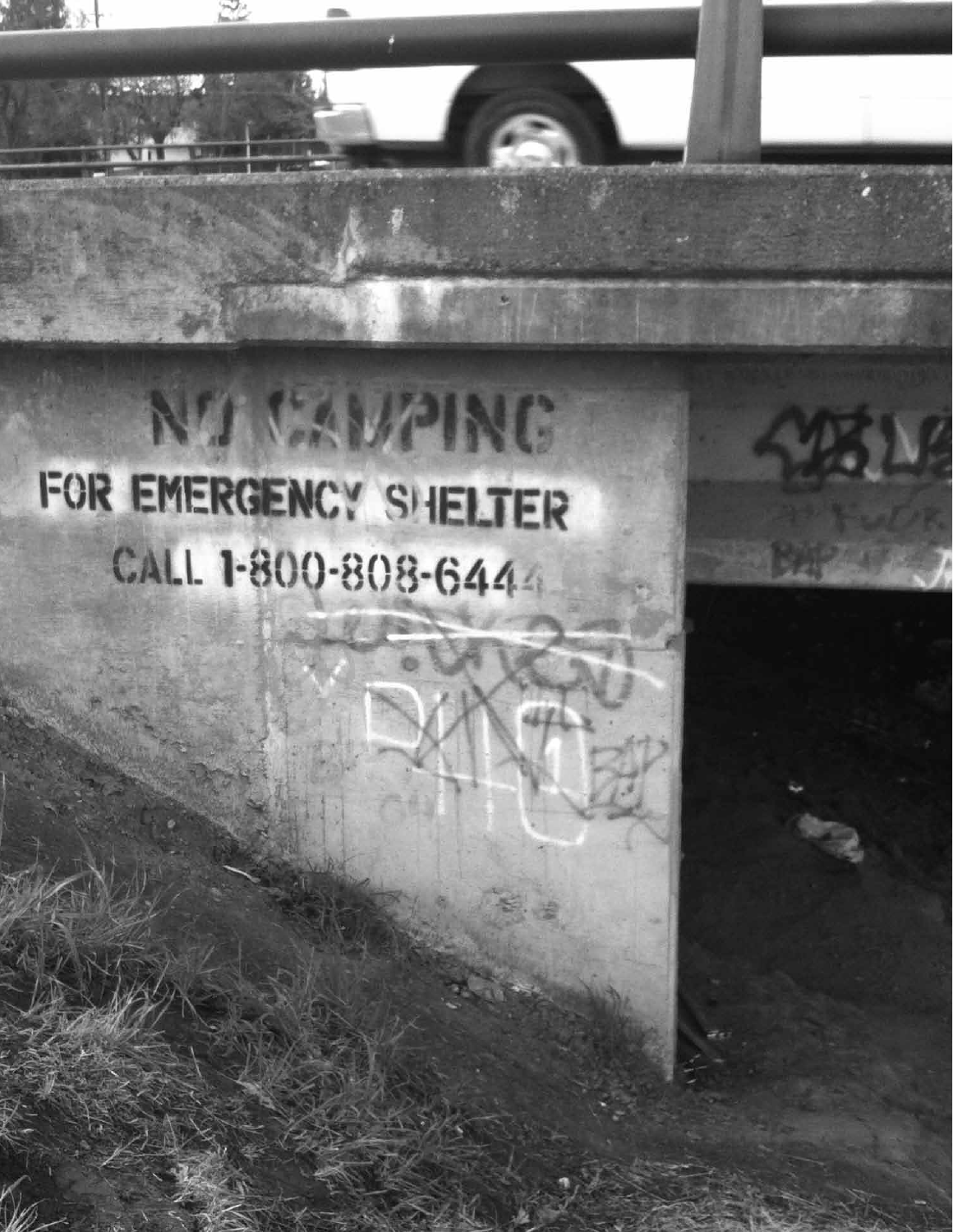#### DATA COLLECTION

Documenting collaboration and data sharing can be helpful in continuing the work of collaborations and having a broader reach. Marin County has been using a website that allows agencies and residents to share information about camps and has found this to be a helpful way to ensure efforts are coordinated. Additionally some counties have put out a call to the other agencies they work with to compile maps of known encampments. This form of data sharing is also useful and allows resources already being utilized by agencies to have an amplified affect. One of the main strategies advocated by the Department of Justice for police dealing with homeless encampments is sharing of information.

Sharing information with similar agencies in other jurisdictions is also key. Many municipal flood control districts throughout the region (and the country) share mandates and are trying to mitigate the same problems while facing similar structural constraints. However, although there is some selective information sharing, it is not systematized. Creating regional bodies to share resources and strategies would be very useful in this regard. Not only would it enhance the

capacity of the individual agencies, but also where there is consensus, it would amplify the agency voice. For example, every agency interviewed described similar locational tendencies for camps and many county officials mentioned how some of the policies they would like to implement would meet stiff resistance from the Department of Fish and Wildlife, who are concerned with species restoration. Mapping the locations of camps in various counties and comparing policies in place might provide greater insight into effective tactics. This information could lead to some regional consensus that might strengthen arguments for changes in local, state and federal policies, specifically in (re) assessing targeted vegetation replacement or ratio based approaches to habitat management.

Data Collection is also crucial to measuring the effectiveness of any tactic that is implemented. Therefore it is key that data collection be an ongoing part of implementing any strategy or tactic as it will show what is and is not working. In conjunction with meaningful collaborations, data collection can enhance the efforts of the county and offer some explanation for why and how policies are having an impact.



Water Pollution and Homeless Encampments in Contra Costa County **20** 20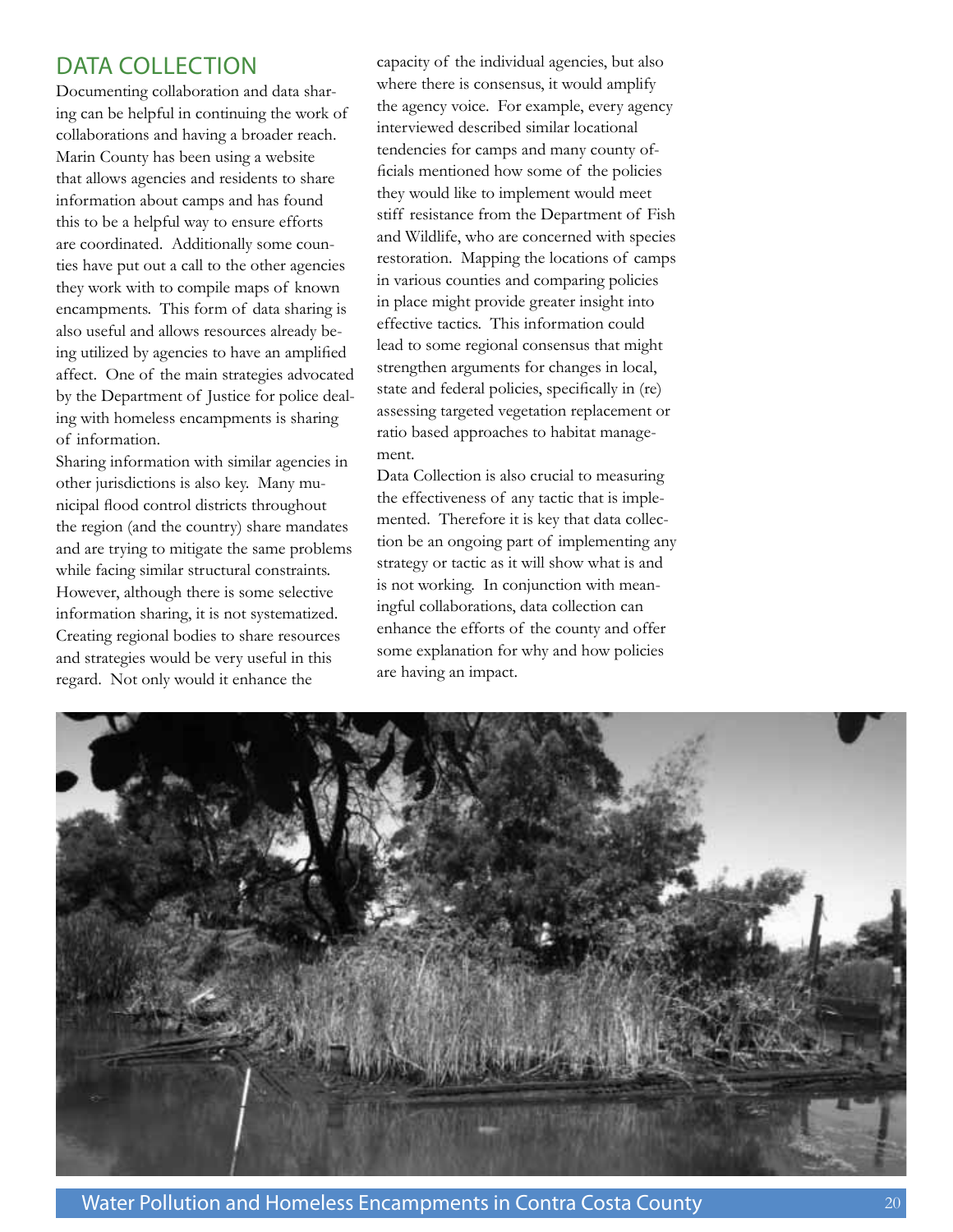# **TACTICS**

was a consensus that the issue of home less encampments has grown in recent years. Interventions that were advocated included: improved mental health services, implementing sanctioned tent cities, imple menting shopping cart ordinances, involving homeless in clean-up, reducing vegetation cover, and better policing. Both Marin and Santa Clara worked with homeless outreach coordinators to provide housing for encamp ment residents and Santa Clara stated that 33 of the 50 encampment residents accepted offers of housing vouchers provided. Many people felt that police crackdowns were forc ing people out of the city centers and onto county property. At the same time many districts talked about how they did not have enforcement capacity to ensure that once camps were cleared and cleaned, they did not resurface. The section below highlights some tactics

that could be used to reduce the occur rence of encampments or of the pollution associated with the encampments. These tactics require an assessment of the camp populations and types of camps, and many of them will require complementary efforts. For example, many newcomer resi dents are happy to move into shelters when the weather gets cold but the shelters do not have enough space to hold them. This means that for this group, it may be more effective to do outreach in winter than the summer season. There are also some camps that are inherently temporary whereas others are institutionally entrenched, either because they are such good camps or because they are well established in the collective memory of encampment residents. Distinguishing among the different camps is important for understanding what policies will be most effective. For an assessment of what tactics are more likely to be effective at certain times of year, which populations they would impact, and what other policies might undermine or reinforce their implementation, see appendix.

#### **ABATEMENTS**

The<br>extra contents of the simulation channels. Algoer Follow Maximum is the material contra<br>and Homeless Encampments in Contra County 21 Throughout the agency interviews in Contra County 21 Throughout the agency interview Abatements or evictions are the most com mon response to homeless encampments, and although they have an immediate effect, they are also costly and cyclical, especially for well-established sites. In order for the process of eviction to have any long-term effect, both the population living in the camp and the attachment to the specific site need to be understood. There is a general sense among agency actors that abatements are only temporarily effective. In 2012, Contra Costa engaged in 78 abatements of camps, 62 of which were in 3 sites. This will contin ue to be true without the implementation of other strategies, however it is not equally true for all camps. The degree of attachment to a particular site and efficacy of abatements will depend on evaluating the population located at the site and the characteristics of the site itself. The targeting of camps should be based on a suitability analysis that in cludes both the factors that are important to the county as well as an assessment of what residents consider important in establish ing the camps as these factors offer some indication of how attached residents may be to certain places, and therefore how effective an abatement will be. From the perspec tive of the agency there are areas where the environmental damage, safety risks, or political backlash caused by encampments is severe enough that strategic abatements are necessary. However, unless solutions are made available to people in terms of offer ing places to go, abatements will not work as people will just move from one site to another and the county will be engaged in an unending pattern of moving people from one site to another.

When abatements occur, they should involve coordination with outreach and any agencies that have jurisdiction over adjacent prop erty. Outreach should be responsible for making contact prior to the abatement (5-7 days before) and the provision of shelter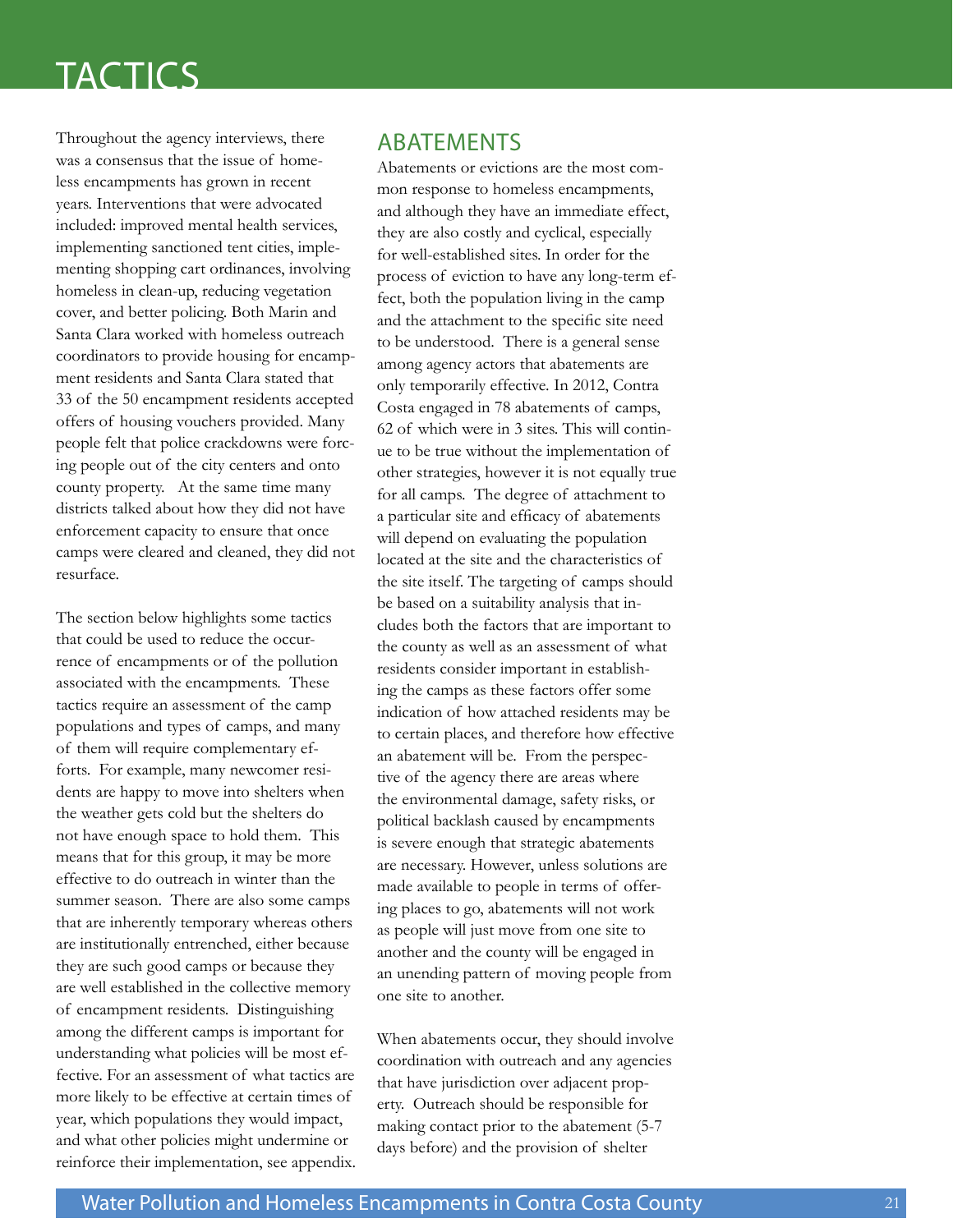*The degree of attachment to a particular site and efficacy of abatements will depend on evaluating the population located at the site and the characteristics of the site itself.* 

should accompany the abatement. Following the abatement, coordinated monitoring between agencies should be in place to (1) ascertain the success in shelter provision and (2) ensure that residents do not simply move across political boundaries. From the perspective of an encampment resident the distinction between Amtrak police, the Sherriff, CALTRANS and the flood control district are not very significant but many of these agencies have nothing in common except for this issue and their policies differ. The adoption of a protocol that covers all forms of contact with encampment residents and is adopted by all agencies so that residents are able to predict how agencies will interact with them, creating consistency would be beneficial in creating predictability. Over time, this consistency will become part of the collective knowledge within the community and would make many future interventions more effective. The effectiveness of evictions will depend in part on what other policies are in place and on the specific population of the camp. Therefore strategies to reduce or evict encampments need to consider the population that is living within the camps.

Santa Cruz has begun collaborating with Park Rangers to target areas of greatest environmental and health concern. The result of these targeted abatements has been to improve environmental conditions in the greenways, although in many cases this means that homeless activity has simply shifted to a new location. However this shift has improved water quality, which is a key concern. Marin has also been engaged in targeted abatements in collaboration with a homeless outreach team that provides housing. The Santa Clara pilot project of providing housing vouchers on site to residents at the time of abatements has seen positive results although the numbers are still small.

#### Planting and Weed **CONTROL**

There are two ways that landscaping could be used as a tactic for addressing camp

pollution. One would be to make sites less attractive to potential encampment residents and the other would be to try and make it harder for pollution to enter the creeks. Both tactics should be done in conjunction with strategic policing and abatements. We know that remote areas are more attractive to camps because they avoid public scrutiny and harassment. Based on the history of creek and river restoration projects, certain design features, especially those that increase recreational use of the landscape, can decrease incidence of encampments. These designs could include lifting vegetation canopy, sloping floodplains and constructing pedestrian pathways near creeks.

Another idea would be to create designs that make accessing or polluting the water less likely by creating impediments. This could mean building barriers or increasing slope on creek beds and selective vegetation/tree planting. Planting native grasses can achieve both goals simultaneously as the grasses help reduce sediment load into the waterway and are too low to provide cover for encampments while encouraging aggressive weed control in conjunction with establishing low hedgerows to discourage entry into waterways. The use of pesticides and weed control has been accompanied by the restoration of channels using native plants that are low growing and filter surface contaminants, such as wildrye (leymus tritcoides). Santa Clara is also considering strategies where riparian mitigation plantings emphasize plants that are more vertical than horizontal, creating better line of sight to discourage camp establishment and facilitate maintenance as well as reducing long term degradation of flow conveyance.

#### Garbage Collection

For CCCFCD the biggest problem with the encampments on the waterways is the pollution caused by these camps. The question of garbage should therefore be addressed directly through garbage collection. A multiagency garbage collection program should be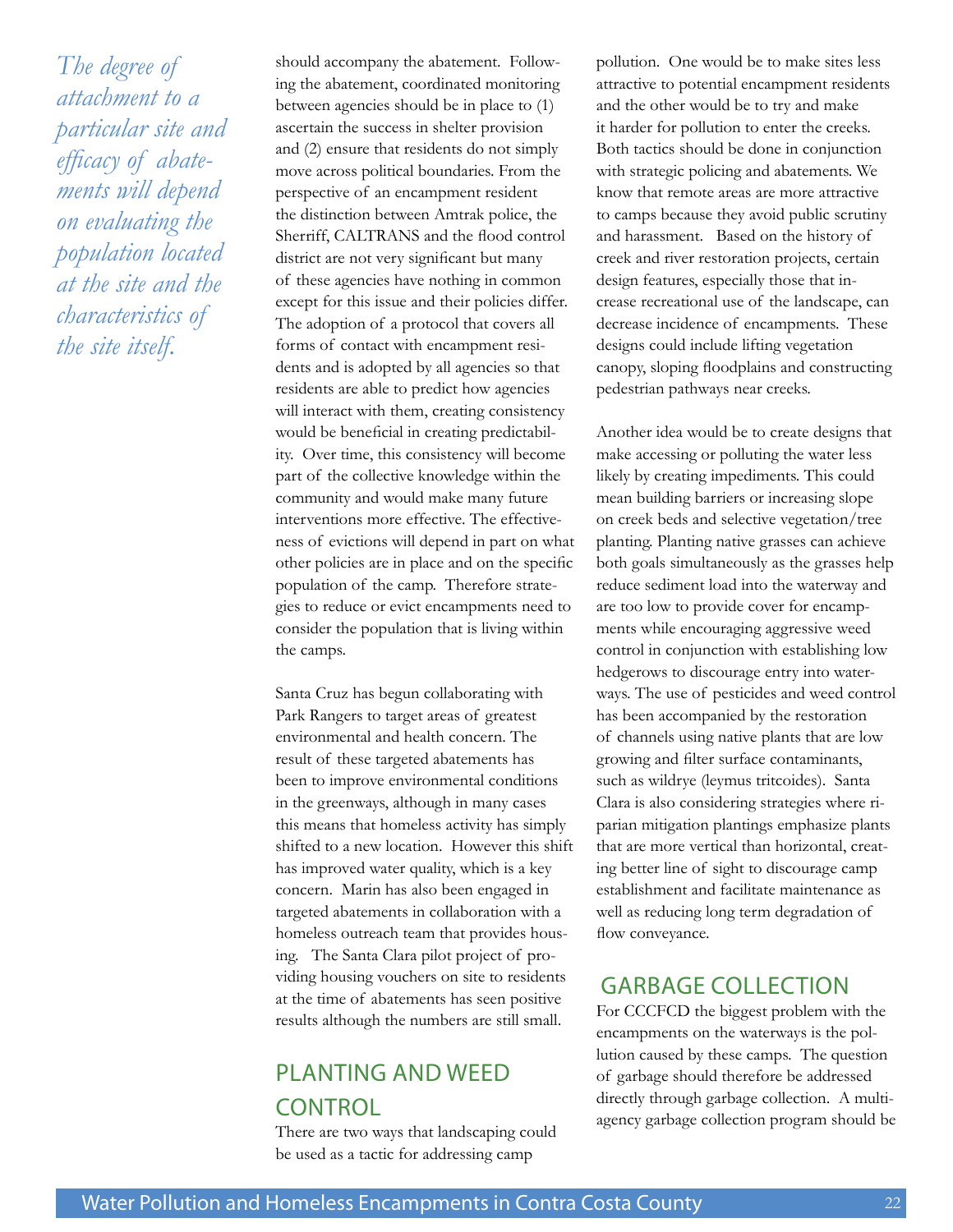implemented, funded in part by the agency but facilitated by an outreach or aid organi zation. This inter-agency program would provide specially marked garbage bags to encampment residents with one consistent pick up day per week. Homeless outreach workers could distribute the bags. Residents who used the bags to clean the encampments would be given some form of nominal compensation, for example the provision of bus tickets. Old-timers would likely partici pate in such a regime and some would likely clean up sites that were not their own. Even without compensation, the provision of garbage bags and garbage pick up would be embraced by some of the old-timer camps, but providing nominal compensation would encourage others to do the same. This type of program will work best in less transitory camps and could face public resistance

This type of program has been implemented in the 1970s with great success in Curitiba, a city in Brazil, that experienced massive urbanization and with it the rapid expan sion of informal settlements. Although this program targeted children in the favela, the underlying need was similar. Many of the residents lived in informal settlements that did not have garbage collection. In 1971 the city of Curitiba began a program where they placed garbage bins in the favelas. Anyone who deposited a bag of sorted garbage was given a bus token and anyone who deposited recyclable materials was given tokens that could be used to buy food. Within three years, 200 tons of garbage was being col lected and recycled. Similarly, in 2011 Santa Clara County started a project called Down town Streets Team. Run by a not-for-profit, the Downtown Streets Team hires homeless people to clean streets and environmental habitats in exchange for housing vouchers, food and services. In Santa Cruz, the county environmental health department has in stalled disposal kiosks in key sites and hired full time garbage collectors in collaboration with the department of Parks and Recreation. These workers patrol areas, picking up garbage and also report any active encamp ments to park Rangers.

#### SHELTER REFORMS

Using the impediments to shelter articulated by camp residents provides a list of ways in which shelters could be made more appeal ing to camp residents. These include the creation of a kennel for pets, run by the Humane Society or one of the multi-service centers (where many homeless people go on a regular basis and where services are made available). There are a few shelters in California that allow pets and this could be another option, although it is logistically more challenging. Allowing residents to enter the shelter system together instead of on an individual basis could have a positive impact. Many residents are reluctant to leave their partners on the streets and although these relationships may not always be healthy, loss of community is a major impediment to the healthy adaptation of formerly homeless people.**33** However, while some reforms can remove barriers to entering shelters, there are many homeless in encampments who will resist entering shelters unless it is a pathway to long-term housing solutions. Continued emphasis on pathways to long term housing

should be part of any shelter reform. Lark-inn House in San Francisco is a home less shelter for youth with a capacity of 40. In addition to services, the shelter has a kennel for pets. Los Angeles, San Mateo, and San Diego animal shelters have programs where they will provide temporary shelter for residents of shelters for victims of domestic violence. Both Los Angeles and Riverside recently opened shelters that have kennels for pets (2012 and 2011). Animal service volunteers staff the kennels in Riverside and the pet owners are responsible for the care of the pet. The San Fernando Valley shelter in Los Angeles is a partnership with Petco and PAW S /LA .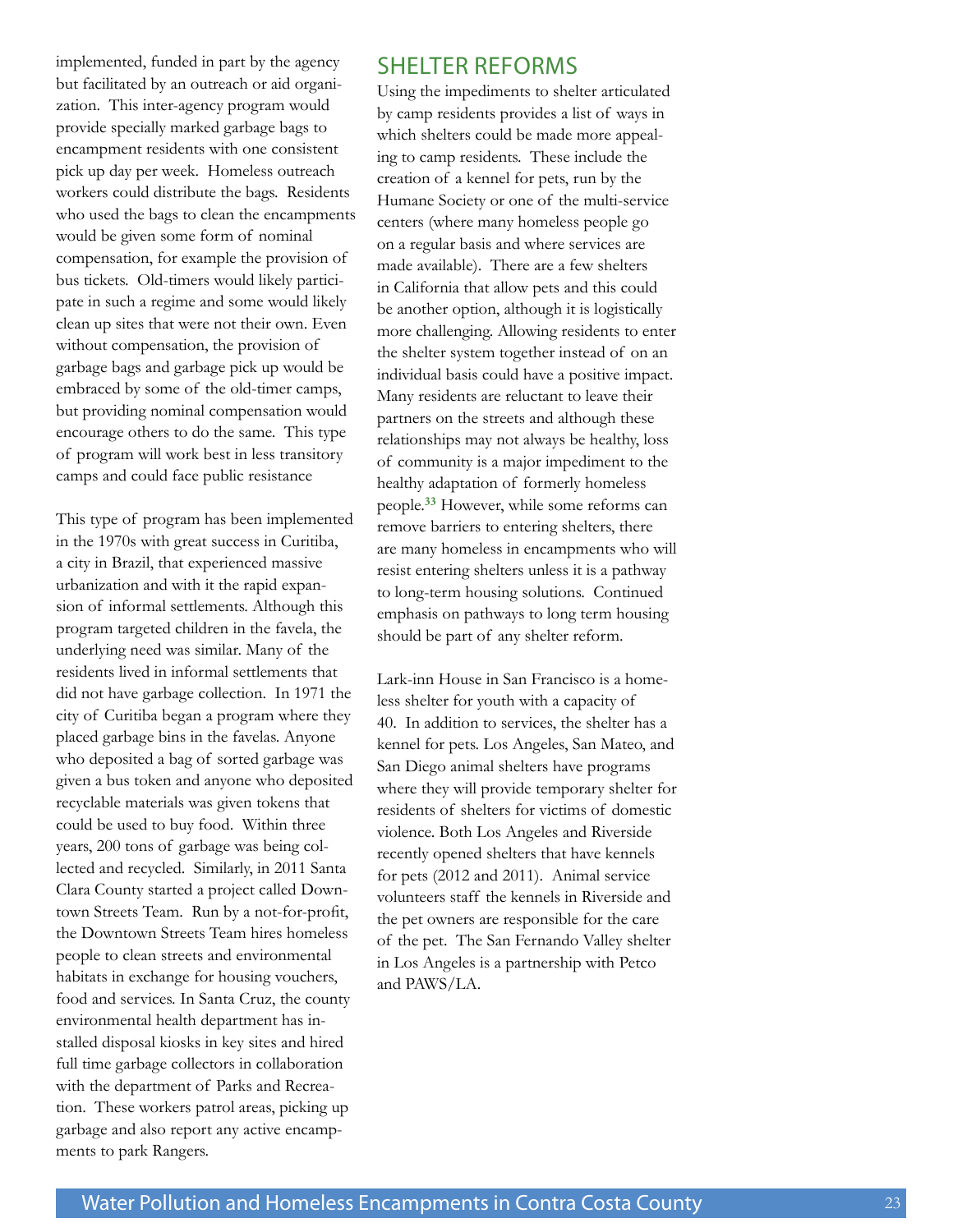## Affor dable Housing an d Tent Cities

Unfortunately the cost of living in the Contra Costa region is high and is likely to continue to rise. Given this, the provision of affordable housing options is key to prevent ing and addressing homelessness.**34** Most of the people interviewed would be unable to afford market rate housing in Contra Costa even with a full time job. However, as Christopher Jencks notes, "the main benefit of housing is that it gives people a place to live," it does not deal with many of the other needs of the homeless population.**<sup>35</sup>** Adequate mental health and substance abuse support, life skills training and job training are also important. The federal move away from transitional housing and towards an emphasis on permanent housing has merit, but has not been adequately financed and without service provision or addressing the increasing costs of housing in many regions, the homeless population will continue to grow. At the end of *Homeless,* Jencks lays out an argument in favor of the construction of cubicles as an alternative to emergency shelters. Noting the common aversion to shelters, Jencks argues that the provision of these cubicles would be more appealing because adults would have a private space with a lock on the door. Many of his arguments for the cubicles would support the construction of tent cities or sanctioned campgrounds, an idea raised in two of the agency interviews.

One of the tent cities profiled in the NCH *Tent City Report* is called River Haven and it more closely conforms to what Jencks advocates in that all residents pay rent (\$250) and are provided with small domed struc tures that are private, some occupied by couples and others by individuals. The cost of maintaining the camp is covered partly by rents with the city paying the difference by contributing \$14,000/year to house 25 people. The housing is available for two years and all residents are required to work with a case manager. Sixty-eight percent stay for seven months or longer, 80% leave with stable income and more than half move into permanent housing. Interestingly River Haven was formed by the city in response to an encampment that existed on a rived bed that was prone to flooding.

The biggest problems with sanctioned or unsanctioned tent cities is that they tend to grow very rapidly unless controlled, creating strong NIMBY backlashes, and this growth usually leads to serious safety concerns. Of the tent cities profiled in both the NCH report and in *Tent City Urbanism,* most were dismantled after reaching a certain capac ity or creating enough logistical problems for the non-profit or government agency managing the space. The only sites that have continued are those that provide security, services and have a cap on both the size of the site and the length of time a resident can stay. Therefore investing in long term hous ing options may be a more effective tactic. In St Louis as part of the BEACH project,

the city has begun to target the chronically homeless, offering case management, hous ing, and services to each individual.**36** This project is funded by a federal grant. The St. Louis project has focused on permanent housing provision in recognition that shelters are often not appropriate for the chronically homeless for a variety of reasons. They emphasize a 'transition in place' approach where the homeless are placed in transitional housing units that are converted into perma nent housing once the resident has complet ed the program. The program was designed to address the loneliness many residents feel when they enter traditional housing and to be able to accommodate pets and non traditional families. This type of approach is promising for a place like Contra Costa, where the costs incurred by the county from the chronically homeless are high and many people within the population are adverse to entering shelters. An evaluation of perma nent housing projects for the chronically homeless notes that in New York City 95% of the costs of providing supportive hous ing for was "made up for by the reductions in public service expenditures" and that this approach has resulted in more stable housing outcomes for participants.**37** A few peo ple interviewed suggested that part of the Concord Naval Weapons Station redevelop ment include some form of housing project and although the BEACH project is recent, it is worth following the development to see if a similar model could be implemented in Contra Costa.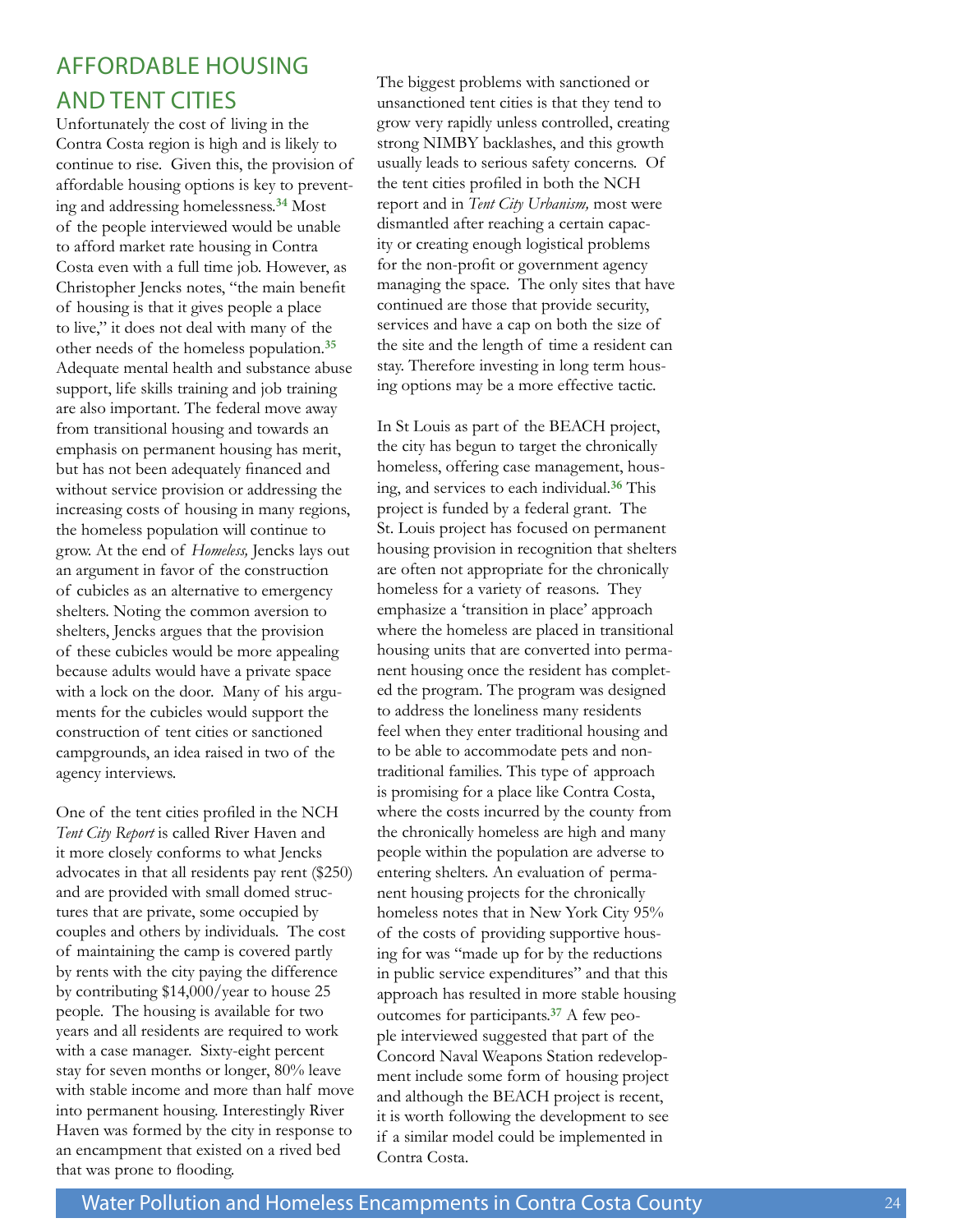# CONCLUSION

## The question of how to address homelessness in waterways is not a problem that one agency can resolve alone.

Coming up with viable resolutions will require creative thinking and a reframing of the issues. Because of a strong resistance to recognizing that the existence of homelessness is likely to be part of the landscape of American cities and suburbs, many of the strategies employed by municipalities and cities continue to emphasize shortterm stop gap interventions over long term planning. Unfortunately, public housing has been federally defunded and cities today are resorting to the same strategies they employed in the 1980s.**38** As cities resort to stop gap measures and policing to deal with homelessness, it is likely that more homeless will end up on public lands or unincorporated areas that counties are responsible for serving.**39** It is tempting for agencies to engage in practices that will shift the social costs back to cities, but these practices have limited efficacy and are likely to result to be temporary. What is key is for city and county agencies to work together on this issue.

Like many other counties across the country, Contra Costa County Flood Control and Water District faces a huge challenge with the water pollution created by homeless encampments that is unlikely to disappear any time soon. Perhaps the largest impediment to resolving the problem is that even where the complexity is understood and there is a willingness to address systemic issues, the local agencies that deal with the problem do not have the capacity to implement many meaningful measures on their own. This means that in addition to contending with rigorous environmental requirements, the specific characteristics of the populations within the encampments and the particular landscape of the area, competing mandates, jurisdictional complexity and political pressure, the agency must also implement strategies that involve other government agencies, non-governmental agencies and charities. All of which requires time and money, something that most county agencies today do not have in excess. While implementing effective multi-sector collaborations that rely on local knowledge of the specific environmental and human needs is difficult, it is not only needed to address this particular issue, but may serve to address many of the complex social and environmental problems that face our communities.

*Because of a strong resistance to recognizing that the existence of homelessness is likely to be part of the landscape of American cities and suburbs, many of the strategies employed by municipalities and cities continue to emphasize short-term stop gap interventions over long term planning.* 



<sup>25</sup> Water Pollution and Homeless Encampments in Contra Costa County 25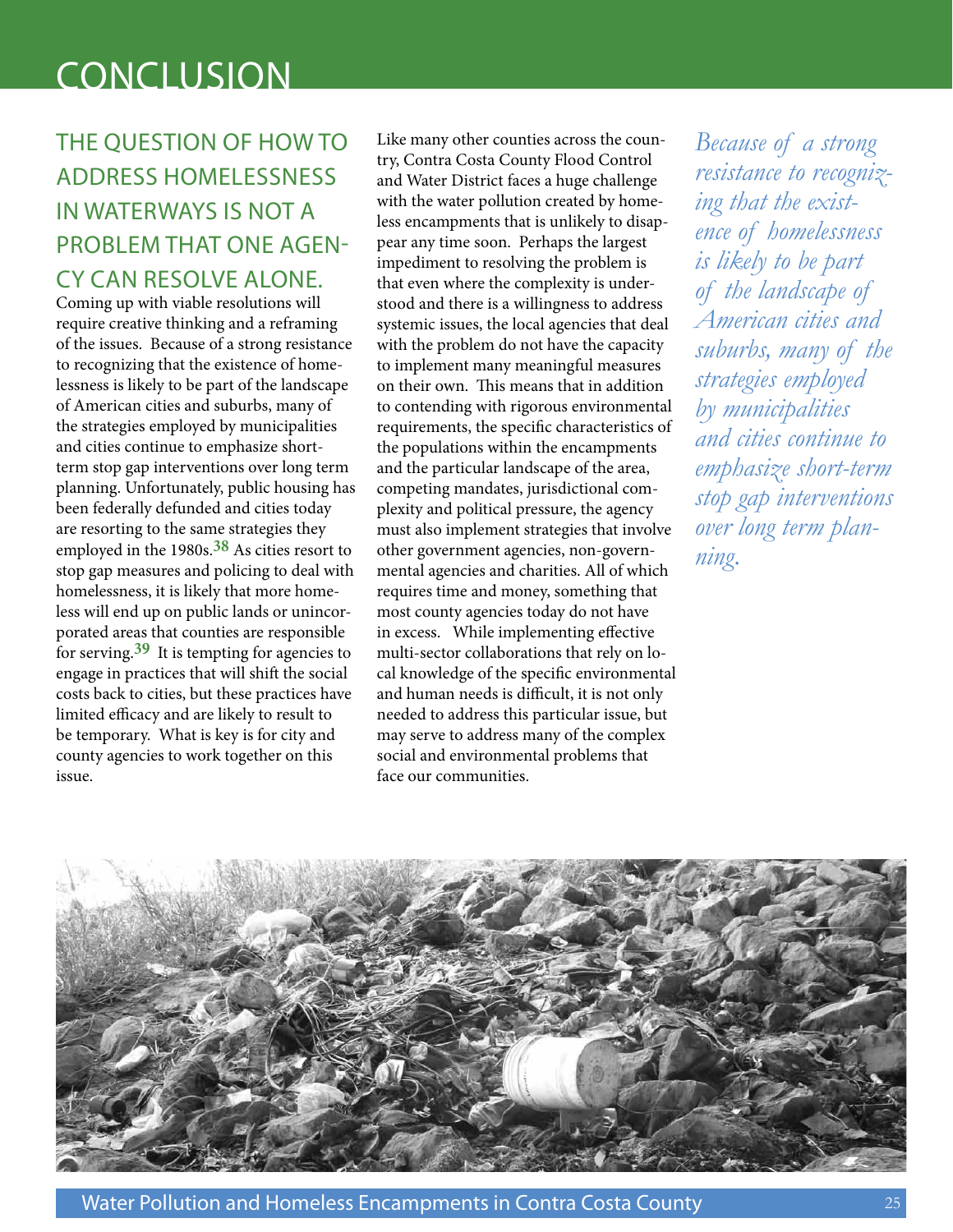# END NOTES

**1** Wolch, Jennifer, and Micheal Dear. 1993. Malign Neglect: Homelessness in an American City, San Francisco at 42, 87.

- **2** Jencks, Christopher. 1994. The Homeless. Cambridge: Harvard University Press. For a brief history of social policy and poverty see Crowther, Chris. 2000. Policing Urban Poverty. New York: St. Martin's Press, Inc.
- **3** Daly, Gerald. 1996. Homeless: Policies Strategies and Lives on the Street. London: Routledge.
- **4** Wolch and Dear 1993 at 14. Also see Hoch, Charles and Robert Slayton, 1990. New Homeless and Old: Community and the Skid Row Hotel, Temple University Press.
- **5** O'Connor, Alice. 1999. "Urban Problems and Community Development." In Urban Problems and Community Development, ed. Ronald F Ferguson and William T Dickens. Washington, DC: Brookings Institution Press at 79.

**6** Id. at 82.

- **7** For examples of policing and criminalization of homelessness see Mitchell, Don. 2003. The Right to the City: Social Justice and the Fight for Public Space; National Coalition for the Homeless and National Law Center on Homelessness and Poverty, 2010, A Place at the Table: Prohibitions on Sharing Food with People Experienc ing Homelessness; National Law Center on Homelessness and Poverty and National Coalition on the Homeless, 2009, Homes not Handcuffs: The Criminalization of Homelessness in U.S. Cities.
- **8** Many think this number way too low and estimates have been as high as 3.5million. For more on the difficulty in counting the homeless and strategies employed see National Coalition for the Homeless, 2012 Down For the Count: Overcoming The Census Bureau's Neglect of the Homeless.
- **9** US Department of Housing and Urban Development, 2012, The 2012 Point-in-Time Estimates of Homelessness: Volume 1 of the 2012 Annual Homeless Assessment Report. Diane Pub Co.
- **10** Pippert, Timothy D. 2007. Road Dogs and Loners: Family Relationships Among Homeless Men. Lanham: Lexington Books.
- **11** Federal Task Force on Homelessness and Severe Mental Illness. 1992. Outcasts on Main Street: A Report of the Federal Task Force on Homelessness and Severe Mental Illness.
- **12** Since the 1970s there has been a growth in movements to 'restore' urban waterways and clean rivers and creeks that had long been ignored This new environmental imperative, stemming in part from a desire to maintain some open space within cities has led the proliferation of watershed councils and volunteer cleanup and monitoring efforts across the U.S. See, e.g., Mann, Roy B. 1988. "Ten Trends in the Continuing Renaissance of Urban Waterfronts." Landscape and Urban Planning 16 (1-2) (October): 177–199; Schwartz, Susan. 2000. Creek Restoration --the waters half full and rising El Cerrito Wire, originally published in Sierra Club Yodeler accessed at http://elcerritowire.com/live/new\_single\_archive.shtml?oid=420&...
- **13** McKinley, Jesse. (2009, March 25). Cities Deal with a Surge in Shantytowns, New York Times accessed online http://www.nytimes.com/2009/03/26/us/26tents. html?pagewanted=all&\_r=0
- **14** Ehrenreich, Ben, (2009, June 3). Tales of Tent City. The Nation accessed online at http://www.thenation.com/article/tales-tent-city?page=0,2
- **15** The Federal Government defines the chronically homeless as those who have either been continuously homeless for a year or more or have had at least four episodes of homelessness in the past three years.
- **16** One of the few published articles on homelessness encampments was written by a law student at Berkeley, who looks at another sanctioned tent city in Placerville, CA called Hangtown Haven. Loftus-Farren, Zoe. 2011 "Tent Cities: An Interim Solution to Homelessness and Affordable Housing Shortages in the United States." California Law Review 99:1037. There is also an tundergraduate thesis entitled Tent City Urbanism that profiles a few camps across the country.
- **17** National Coalition for the Homeless. 2010. Tent Cities in America: A Pacific Coast Report, Washington D.C. Retrieved at http://www.nationalhomeless.org/publications/Tent%20Cities%20Report%20FINAL%203-10-10.pdf 8
- **18** The report distinguishes between permanent and mobile sites as a few of the camps rotate locations.
- **19** U.S. Department of Justice Office of Community Oriented Policing. 2010. Homeless Encampments: Problem-Oriented Guides for Police Problem-Specific Guides Series No. 56
- **20** Contra Costa County Board of Supervisors. 2004. Ending Homelessness in Ten Years: A County-Wide Plan for the Communities of Contra Costa County.
- **21** Project Hope is a homeless outreach team that is part of ANKA, see findings below.
- **22** Note that the NPDES, which regulates discharge into national waters was created as part of the Clean Water Act in 1972, while the Water Quality Act was passed in 1987.
- **23** The issue of storing and or destroying personal property is one that has been raised in most eviction processes and was adjudicated in 2008 in Fresno, with the court ruling that the cities practices violated the 4th and 5th Amendment, see Kincaid v. Fresno.
- **24** This sentiment closely matches that expressed by the nomadic homeless living on public lands in Southard's study see Southard, P A Dee. 2008. "Uneasy Sanctuary: Homeless Campers Living on Rural Public Land." Visual Sociology 12:2, 37–41.
- **25** Although many camps also have a lot of rules, these rules are not seen as arbitrary and are generally understood as promoting the survival of the camp.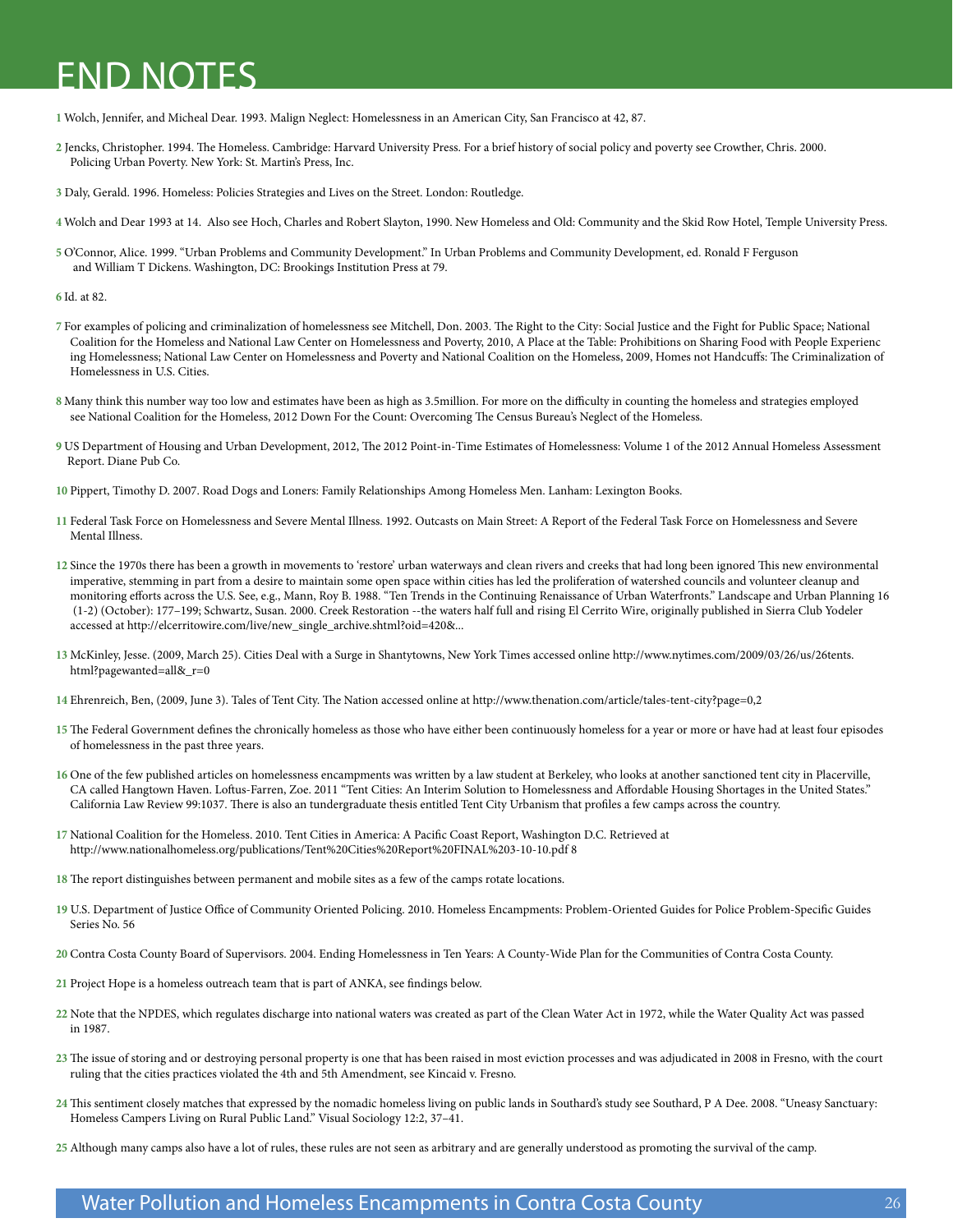- **26** This is similar to NCH survey of tent city residents which found that the major impediments cited for entering the shelter system were lack of privacy, outdoor space, rules, lack of storage and inability to house their pets. While only 33% were willing to go into shelter, 65% would go if it led to permanent housing and 94% would accept permanent supportive housing. National Coalition for the Homeless 2010 at 73.
- **27** According to a report drafted after the passage of proposition 83, which prohibits registered sex offenders from residing within 2000 ft of a park or school, the number of offenders who were homeless increased 24 times within 3 years of implementation.
- **28** Wolch, Jennifer, and Micheal Dear. 1993 at 241
- **29** The veteran camps I encountered were very similar to the 'separatist' camps encountered by Southard on public lands. Southard, P A Dee. 2008.
- **30** The notable exceptions to this were some camps in Martinez, Walnut Creek and Antioch, where some residents had been in one camp for years, often living a very low profile life with the complicity of city officials.
- **31** The term "wicked problem" was coined by Rittel who argued that unlike some of the problems posed in science or engineering, the societal problems that planners face are inherently ill-defined and do not have clear solutions. Rittel, Webber. 1973.
- **32** For more on these strategies see U.S. Department of Justice Office of Community Oriented Policing. 2010
- **33** Pippert notes hat because many homeless survive by recreating families in pair bonds, homeless policies need to address the necessities of these units rather than focusing on the individual. Pippert. 2007.
- **34** Quigley et. al. show a 10% increase in rent correlates with a 6.5% increase in homelessness. Quigley, John M, Steven Raphael and Eugene Smolensky. 2001. Homelessness in California. San Francisco, Public Policy Institute of California.
- **35** Jencks, Christopher. 1994. The Homeless. Cambridge: Harvard University Press at 121.
- **36** City of St. Louis. 2012. Moving Forward: Policies, Plans and Strategies for Ending and Preventing Chronic Homelessness.
- **37** U.S. Department of Justice Office of Community Oriented Policing. 2010. Homeless Encampments: Problem-Oriented Guides for Police Problem-Specific Guides Series No. 56 at 23.
- **38** See Berger, Joseph. 2013, Feb 8. For Some Landlords, Real Money in the Homeless. The New York Times. Retrieved at http://www.nytimes.com/2013/02/09/nyregion/for-some-landlords-real-money-in-the-homeless.html?pagewanted=all&\_r=0
- **39** The Community Policing Report notes that many of the strategies implemented to address homeless encampments; sidewalk ordinances, bum sweeps, safe zones are ineffective, but these continue to be favored strategies in many cities. U.S. Department of Justice Office of Community Oriented Policing. 2010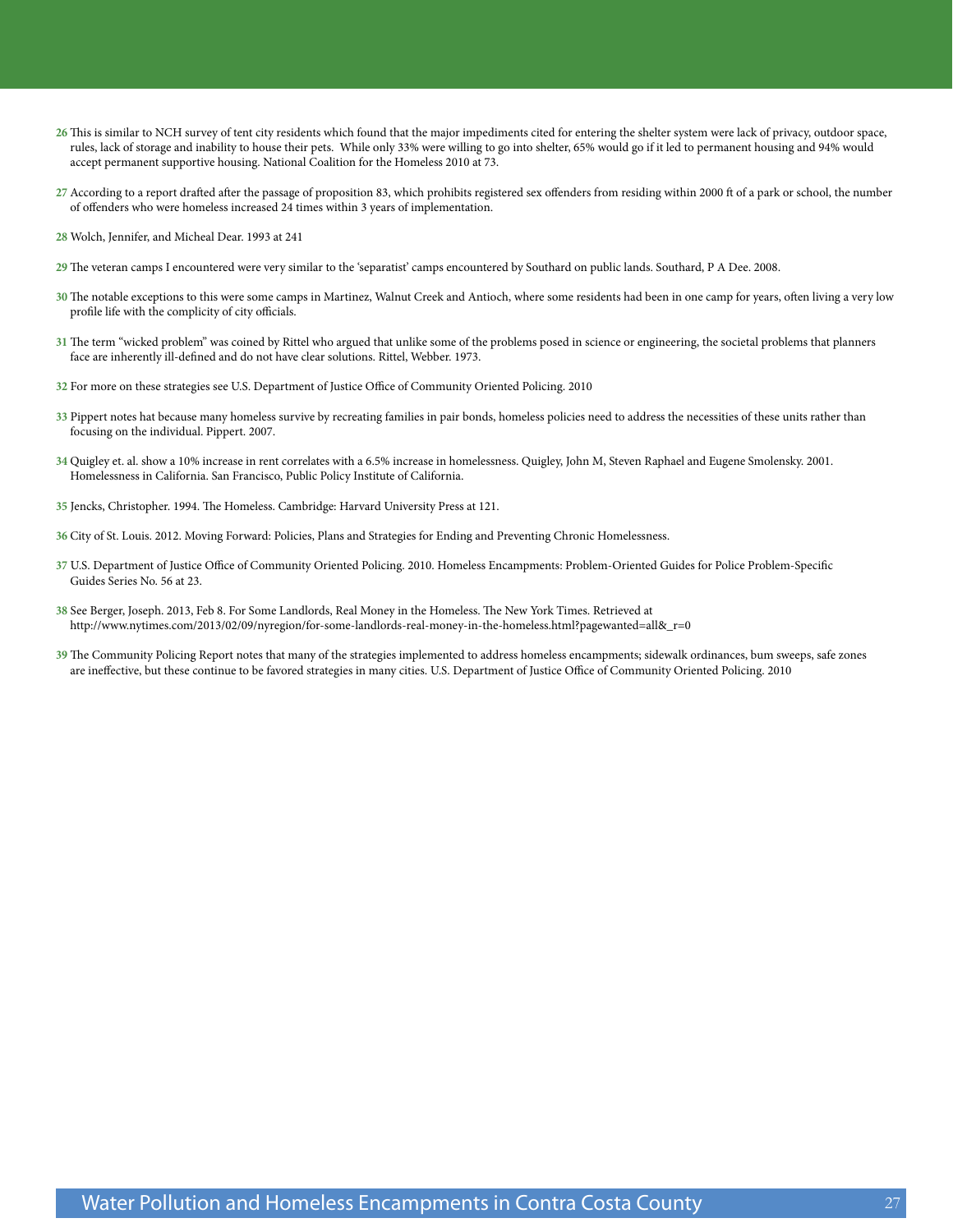# APPENDIX AND APPENDIX AND A

| <b>POLICY</b>                     | <b>TARGET</b><br><b>POPULATION</b> | <b>AGENCY</b><br><b>TO IMPLEMENT</b>                                                    | <b>SEASON FOR</b><br><b>IMPLEMENTATION</b> | <b>TARGET</b><br><b>LANDSCAPE</b>                        | <b>COMPLEMENTARY</b><br><b>POLICY REQUIRED</b>     | <b>ASSESSMENT</b>                                                                                                                                                                          |
|-----------------------------------|------------------------------------|-----------------------------------------------------------------------------------------|--------------------------------------------|----------------------------------------------------------|----------------------------------------------------|--------------------------------------------------------------------------------------------------------------------------------------------------------------------------------------------|
| Abatements                        | Newcomers<br>Old-Timers            | <b>CCFCD Public Works</b><br>with agencies who<br>control adjacent land                 | Fall/Winter                                | <b>Bad Camps</b>                                         | Interagency collaboration<br>And Shelter Provision | Costly and not<br>effective in<br>isolation. Can<br>be very effective<br>if targeted and<br>done in collabo-<br>ration with other<br>agencies and if<br>people have other<br>places to go. |
| Planting &<br><b>Weed Control</b> | All                                | CCFCD, Public Works                                                                     | Spring/Summer                              | Most effective<br>where county has<br>large jurisdiction | Fence Removal,<br>Policing, Abatement              | Takes time to<br>implement but if<br>done strategically<br>can be effective<br>and have positive<br>environmental<br>impacts.v                                                             |
| Garbage<br>program                | Old-timers<br>Veterans             | <b>CCFCD</b><br>With Outreach<br>and Transit                                            | Spring Summer Fall                         | Good camps                                               | Outreach                                           | Untested in the<br>US but worth<br>trying on a small<br>scale.                                                                                                                             |
| Shelter<br>Reform                 | All                                | Public Health, City and<br>Charities                                                    | All                                        | Bad camps                                                | Housing provision                                  | Reduced entry<br>to barriers may<br>help, but many<br>are resistant to<br>entering shelters<br>unless it is a path-<br>way to long term<br>housing                                         |
| Housing<br>Provision              | All                                | CCFCD with outreach/<br>VA City and County<br>government with State/<br>Federal Support | Fall Winter                                | All                                                      | Public Health/Police/<br>Outreach                  | Good hous-<br>ing programs<br>have very high<br>retentions rates<br>and can be cost<br>effective in the<br>long term but are<br>very expensive at<br>the outset.                           |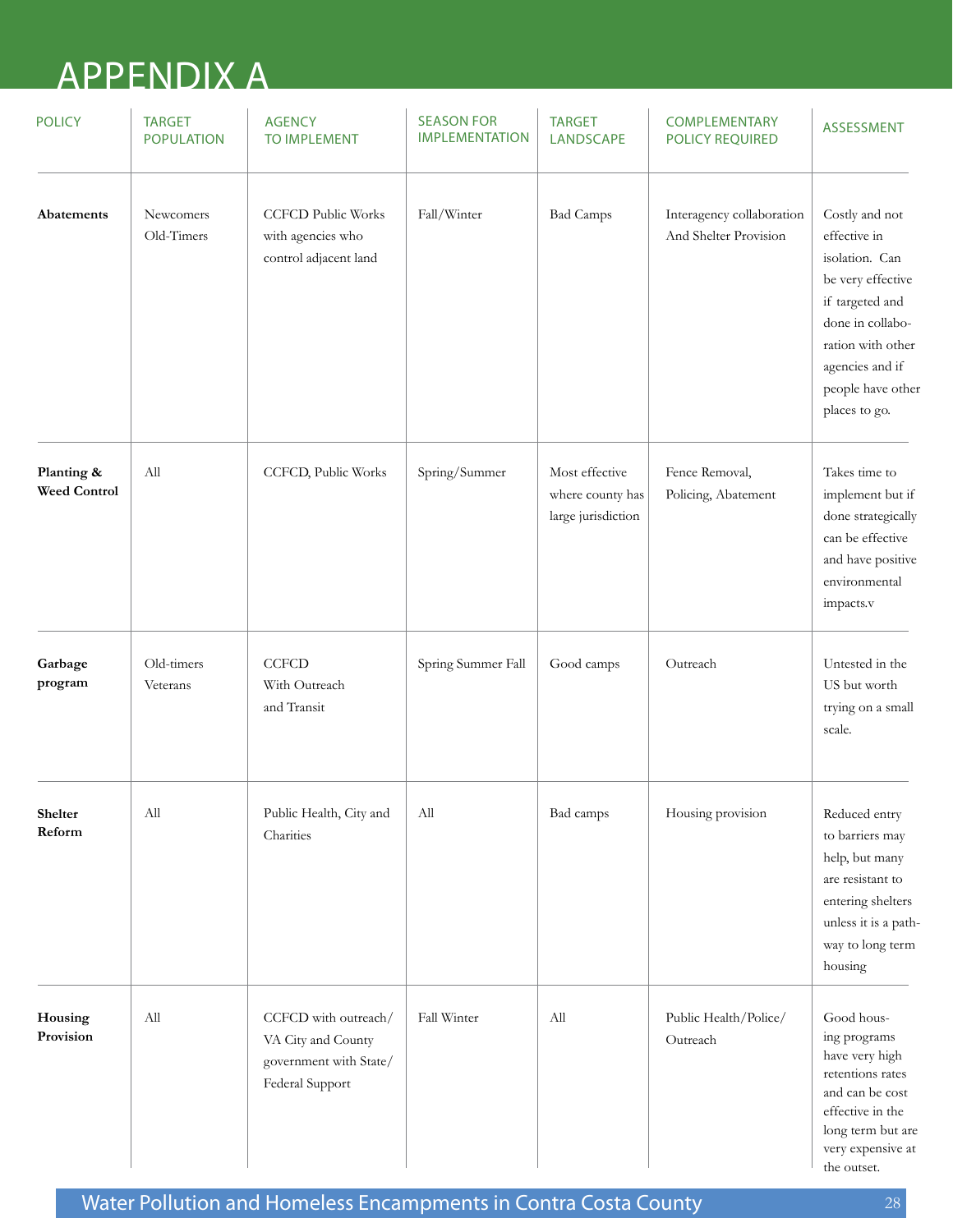| <b>POLICY</b>             | <b>TARGET</b><br><b>POPULATION</b> | <b>AGENCY</b><br><b>TO IMPLEMENT</b>                   | <b>SEASON FOR</b><br><b>IMPLEMENTATION</b> | <b>TARGET</b><br><b>LANDSCAPE</b>     | COMPLEMENTARY<br>POLICY REQUIRED                                       | <b>ASSESSMENT</b>                                                                                                                                                                                        |
|---------------------------|------------------------------------|--------------------------------------------------------|--------------------------------------------|---------------------------------------|------------------------------------------------------------------------|----------------------------------------------------------------------------------------------------------------------------------------------------------------------------------------------------------|
| Policing                  | Newcomers                          | City Police and<br>Sheriff Department,<br>Park Rangers | Summer                                     | <b>Bad Camps</b>                      | Abatements and<br>Outreach                                             | The presence of<br>officials may shift<br>populations pres-<br>ence and can be<br>effective if done<br>strategically.<br>Enforcement<br>of panhandling<br>or lifestyle<br>ordinance is not<br>effective. |
| Pet Shelter               | Newcomers                          | Public Health                                          | All                                        | Camps with Pets                       | Outreach                                                               | Temporary solu-<br>tion that may be<br>too costly to be<br>effective.                                                                                                                                    |
| Fence<br>Removal          | Newcomers<br>Old Timers            | <b>CALTRANS</b>                                        | Summer                                     | Less hidden<br>good camps             | Interagency collabora-<br>tion, Planting and Weed<br>Control, Policing | When done in<br>areas where rec-<br>reational use of<br>land is high, this<br>can be effective.                                                                                                          |
| Sanctioned<br>Tent City   | Old timers                         | City governments and<br>Public Health                  | All                                        | N/A                                   | Public Health/Police/<br>Outreach                                      | Only sustainable<br>if small scale and<br>regulated. Can<br>create community<br>backlash.                                                                                                                |
| Restroom<br>Installations | Everyone                           | Public works, Public<br>Health                         | All                                        | Targeted central<br>camps near trails |                                                                        | Can become<br>haven for crimi-<br>nal activity, may<br>meet community<br>resistance.                                                                                                                     |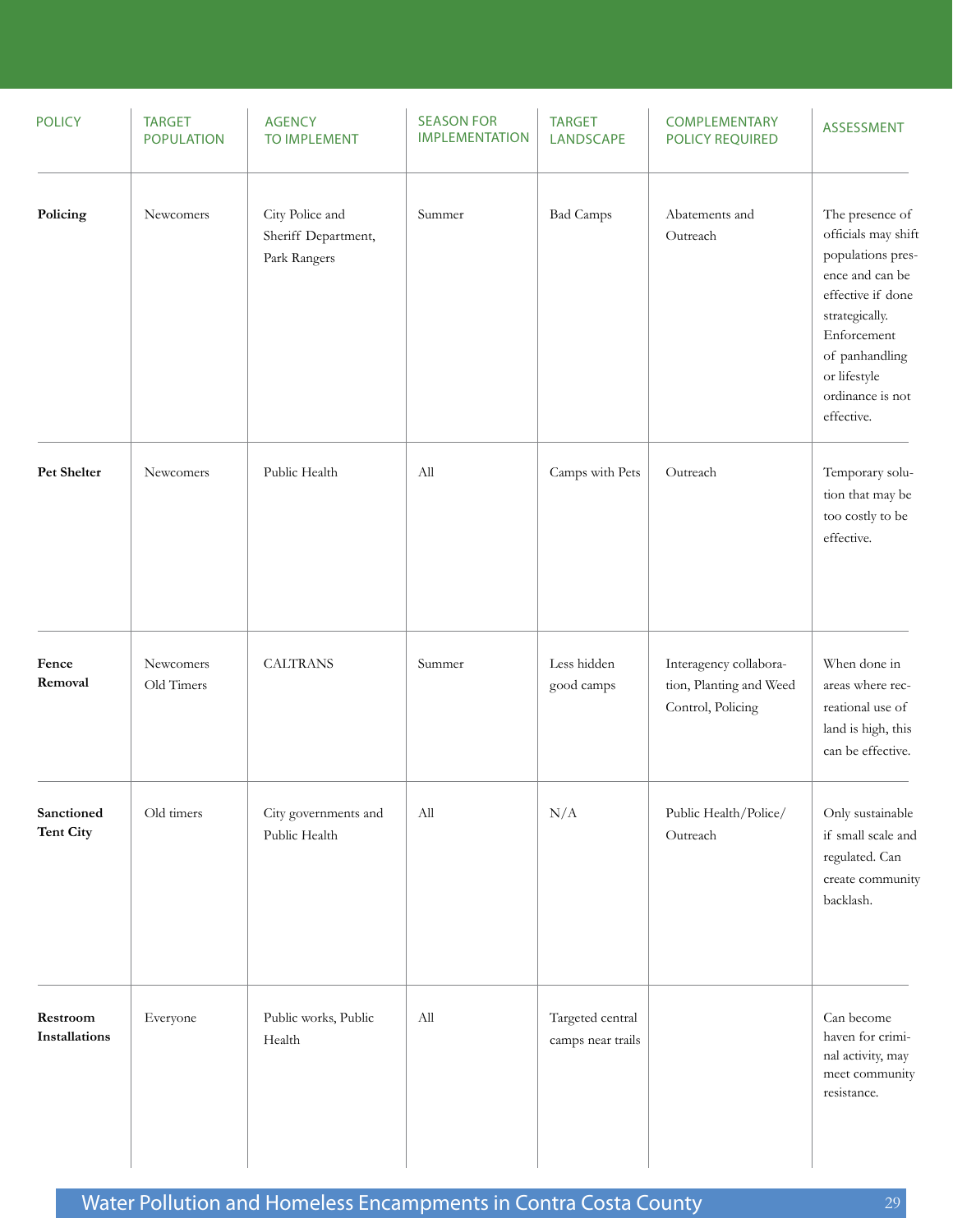# APPENDIX B: maps of camps



**Camps in relation to services.**



**Camps in relation to city limits, creeks and highways.**